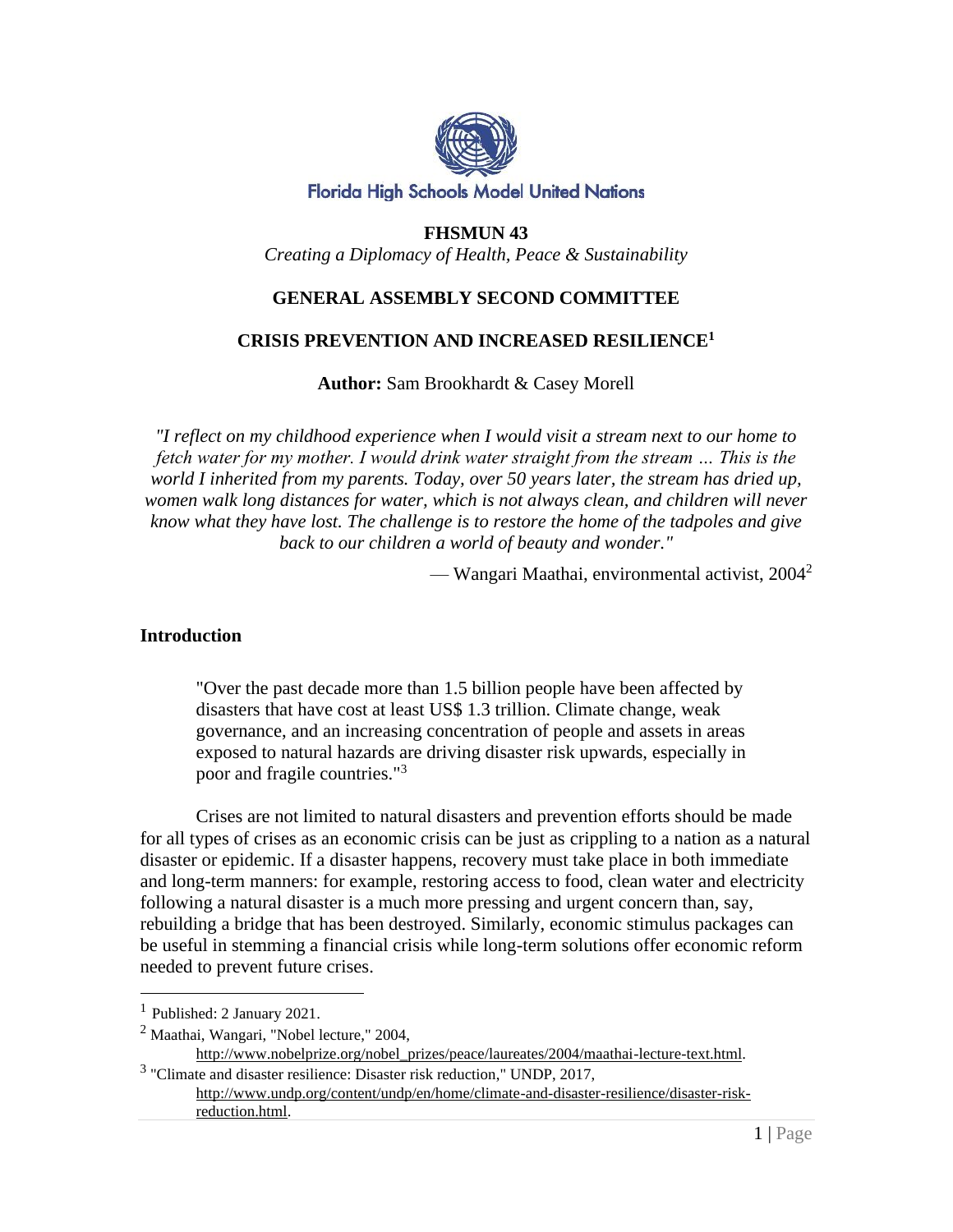Instead of focusing exclusively on preventing disasters, member-states need to work to develop methods of understanding what risks they face due to natural disasters, and what steps would need to be undertaken were one to take place. This method of finding actionable risk information is one of UNDP's benchmarks in the area, working with stakeholders from multiple sectors to figure out what would be left most vulnerable, for instance, in the event of varying natural disasters. Such assessments need not only to consider issues of infrastructure, but also those surrounding people. For example, consider an agrarian society where women are responsible for cultivation of a crop. Profits from that crop are then used to send younger generations of women and girls to school. Were a flood to take place and wash out a cultivation area, not only are the women impacted left without stable work, but their children are unable to gain an education as a result.

In addition, member-states should remember that crisis prevention and resilience is not limited to crises brought on by natural disasters. Global pandemics and economic depressions are major risks to nations alongside any environmental disaster. The current COVID-19 pandemic prevents an unprecedented socio-economic crisis alongside the major health crisis currently affecting every continent reached by COVID-19.<sup>4</sup> While the Coronavirus pandemic remains a major issue, past economic crises such as the 2009 recession can provide learning experiences on how to address economies in crisis. The UNDP works with nations to provide short and long-term solutions for economic and livelihood recovery. The UNDP's work with livelihood recovery helps to reduce poverty and inequality as well as end hunger early into crisis recovery. Job and livelihood recovery are a key concern going forward during the COVID-19 pandemic as they can help sustain growth and maintain social cohesion.

A major part of building resilience is disaster readiness. Thinking of disaster readiness as a series of interlocking issues helps member-states and UNDP better address problems at hand,<sup>5</sup> but also dovetails with the Sendai Framework for Disaster Risk Reduction, borne from the UN Office for Disaster Risk Reduction (UNDRR).<sup>6</sup> This arm of the UN System works with other organs of the organization and with member-states in order to coordinate disaster response and to develop sets of best practices on how to address disasters before, during and after their arrival. It acts as a liaison with officials developing UN country development frameworks to ensure disaster recovery and response are elements of those plans and helps address ways UN agencies and other affiliated groups, like the World Bank, can respond better to disasters in times of need. However, participation in UNDRR's plans is not universal: estimates from 2014 put the figure around 70 percent. While laudable, more member-states could take advantage of these programs to better address the issues of disaster preparedness and response where

 $^{4}$  UNDP, "COVID-19 Pandemic," 2020, [https://www.undp.org/content/undp/en/home/coronavirus.html.](https://www.undp.org/content/undp/en/home/coronavirus.html)

 $<sup>5</sup>$  UNDP, "Climate and disaster resilience: Actionable risk information," 2017,</sup> [http://www.undp.org/content/undp/en/home/climate-and-disaster-resilience/disaster-risk](http://www.undp.org/content/undp/en/home/climate-and-disaster-resilience/disaster-risk-reduction/actionable-risk-information.html)[reduction/actionable-risk-information.html.](http://www.undp.org/content/undp/en/home/climate-and-disaster-resilience/disaster-risk-reduction/actionable-risk-information.html)

<sup>6</sup> UNISDR, "Sendai Framework for Disaster Risk Reduction 2015-2030," 2015, [http://www.unisdr.org/files/43291\\_sendaiframeworkfordrren.pdf.](http://www.unisdr.org/files/43291_sendaiframeworkfordrren.pdf)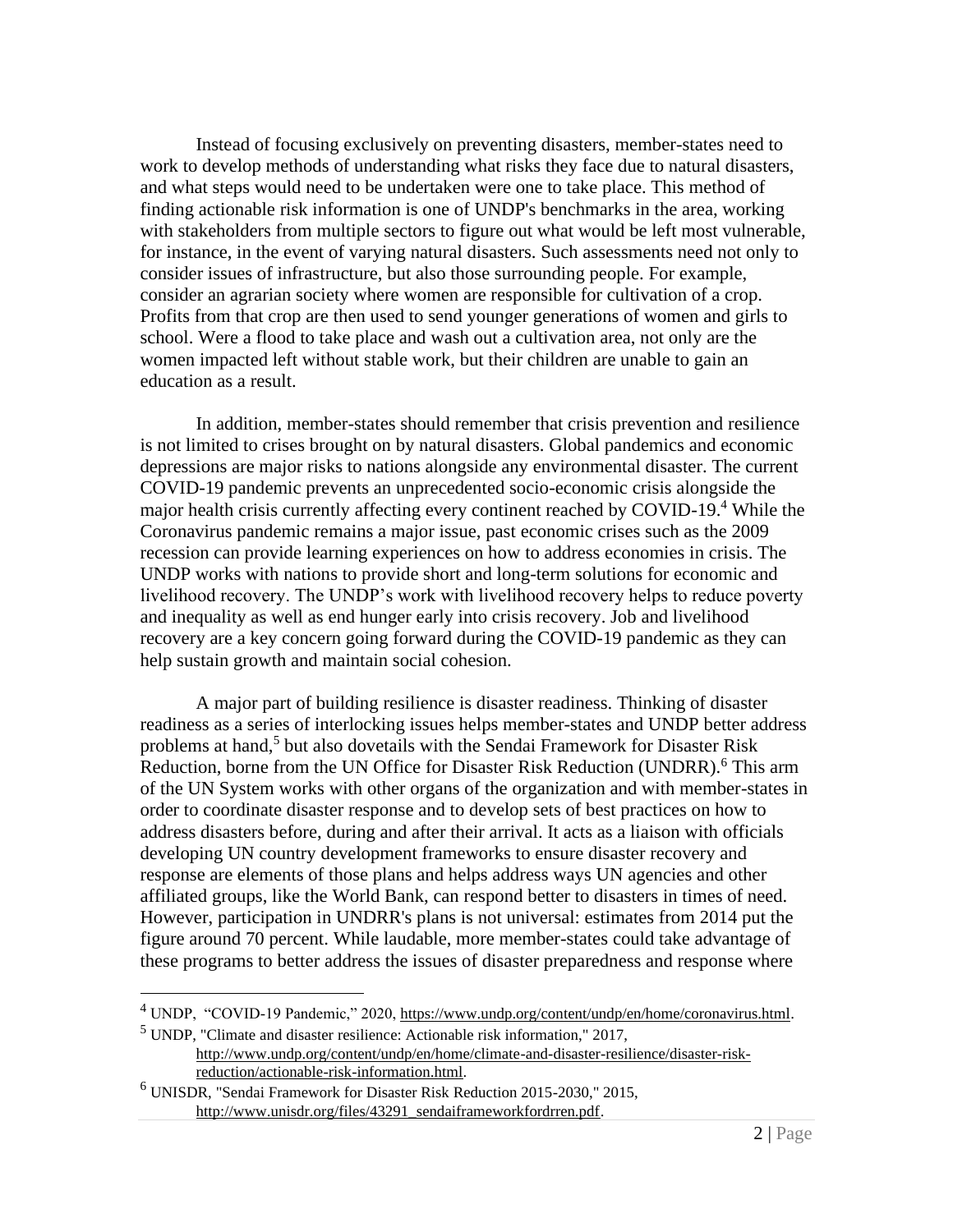applicable.<sup>7</sup> Delegates to the UNDP may wish to also review the proceedings of the May 2019 Global Platform for Disaster Risk Reduction (GP2019) from Geneva<sup>8</sup> to incorporate the most recent high-level meeting deliberations and findings.

Another important facet of disaster preparedness concerns alerting people of oncoming events. Events like the South Asian earthquake and tsunami of 2004 took place without much, if any, advance warning to populations, leading to wide-scale tragedy. While some natural disasters, like tropical cyclones, can be forecasted and predicted within days of making landfall, other events do not have the same kind of luxury, either because of a lack of infrastructure in developing parts of the world, or because science has not caught up fully to studying such occurrences. UNDP works with information and communication technologies (ICT) firms to develop ways to put early warning systems in the developing world to try and add an extra layer of support when disaster strikes. This may be as simple as the installation of sirens alerting populations to immediate, inclement weather, or as sophisticated as sending SMS or other alerts to mobile phones in the event of an oncoming disaster.<sup>9</sup> Even allowing people a few minutes' notice of a tornado or other event can mean the difference between life and death.

## **Sustainable energy**

Another facet in addressing disaster and climate resilience comes from the need to develop and utilize cleaner forms of energy. From trying to reduce carbon emissions to producing materials with high rates of recycling and little waste byproduct, it's not that easy being green.<sup>10</sup> Developing countries have often complained that protocols and initiatives put in place to reduce environmental degradation do little to benefit them; instead, they perpetuate inequality by limiting their capacity for economic growth because they are not allowed to industrialize as quickly — or as dirtily — as their western counterparts have done throughout time.

When examining how to address issues concerning sustainable consumption and production, economics plays a crucial role: nation-states and the corporations that call them home will see little incentive to spend capital and resources in order to improve their environmental standing unless there is some kind of net positive benefit for them to do so. For example, although the amount of carbon emissions related to energy

 $<sup>7</sup>$  UNISDR, "UNISDR in the UN System," [http://www.unisdr.org/who-we-are/unisdr-in-un.](http://www.unisdr.org/who-we-are/unisdr-in-un)</sup>

<sup>8</sup> United Nations Disaster Risk Reduction (UNDDR), "2019 Global Platform", 2019. [https://www.unisdr.org/conference/2019/globalplatform/home.](https://www.unisdr.org/conference/2019/globalplatform/home)

 $9$  UNDP, "Climate and disaster resilience: Preparedness & early warning," 2017, [http://www.undp.org/content/undp/en/home/climate-and-disaster-resilience/disaster-risk](http://www.undp.org/content/undp/en/home/climate-and-disaster-resilience/disaster-risk-reduction/preparedness-and-early-warning.html)[reduction/preparedness-and-early-warning.html.](http://www.undp.org/content/undp/en/home/climate-and-disaster-resilience/disaster-risk-reduction/preparedness-and-early-warning.html)

<sup>10</sup> Just ask Kermit the Frog.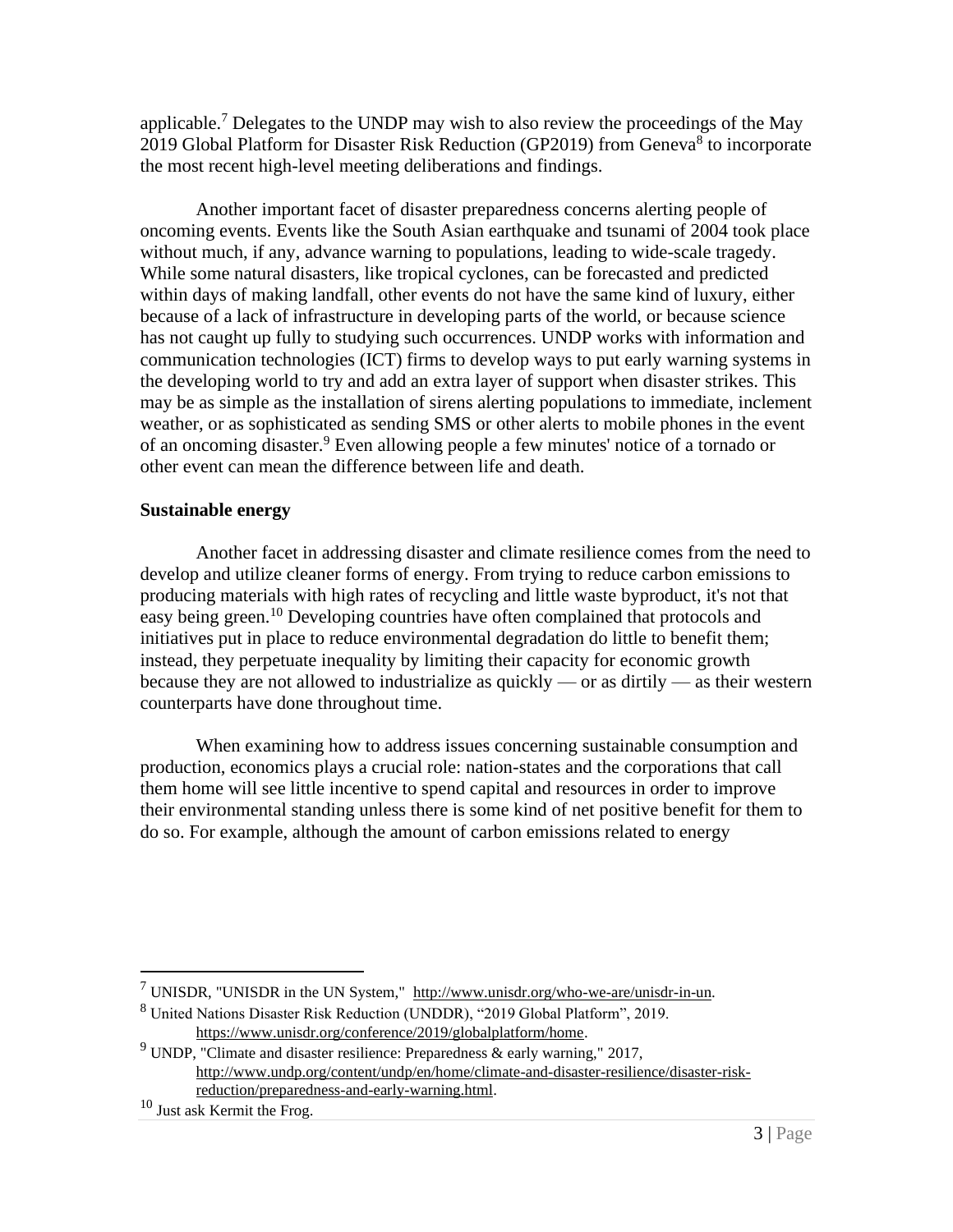production by nuclear energy is far lower than that of a coal- or gas-fired power plant,  $11,12$ the cost per kilowatt-hour for such electricity is higher than that of a fossil fuel powered plant given certain economic conditions.<sup>13</sup> Though this is but one example, it is an exemplar of how high-cost, high-reward situations in environmental policy are not as readily accepted as ones with lower costs and dubious, if any reward.

However, as stated previously, emissions of greenhouse gases from industrial activities have gotten the world into the predicament it faces now; encouraging countries to continue to emit such gases will not solve the problem. One manner of addressing the problem can come from actionable policy. Consider, by way of example, the idea of implementing a Pigovian-type of  $\text{tax}^{14}$  on emitters. By taxing emissions at a flat rate per ton, it incentivizes producers to find new, more environmentally friendly ways to produce their goods because the subsequent emissions reduction acts as a tax cut. In some instances, such as a carbon tax that was approved in Australia, this type of scheme is used as an intermediary before shifting to a full cap-and-trade mechanism. Australia's carbon tax, which was introduced during the summer of 2012, put a price of 23 AUD on every ton of carbon emitted; by 2015, the scheme was due to evolve into a full emissions trading scheme.<sup>15</sup> However, this indirect form of taxation is not always popular with consumers, who may face increased costs when purchasing goods produced by industries that produce large amounts of greenhouse gas emissions – a nonscientific poll conducted by the *Melbourne Herald Sun* showed nearly 82% of respondents were opposed to the introduction of a carbon tax in Australia, or with lawmakers who do not support government intervention in the market – Australia's tax passed in the lower house of parliament with 74 members of parliament in favor and  $\overline{72}$  against.<sup>16</sup> However, following a general election, the tax was repealed in 2014 before fully coming online,<sup>17</sup> illustrating how changes in domestic governments can have unexpected impacts on environmental policies.

These kinds of policies, though, are not effective everywhere. Accordingly, UNDP promotes the development of sustainable sources of energy generation more

<sup>&</sup>lt;sup>11</sup> National Renewable Energy Laboratory (U.S.), "Life cycle assessment harmonization results and findings," 21 July 2014[, http://www.nrel.gov/analysis/sustain\\_lca\\_results.html.](http://www.nrel.gov/analysis/sustain_lca_results.html)

<sup>&</sup>lt;sup>12</sup> U.S. Energy Information Administration, "How much carbon dioxide is produced per kilowatt-hour when generating electricity with fossil fuels?" 29 February 2016, [https://www.eia.gov/tools/faqs/aq.cfm?id=74&t=11.](https://www.eia.gov/tools/faqs/aq.cfm?id=74&t=11)

<sup>&</sup>lt;sup>13</sup> International Energy Agency and Nuclear Energy Agency, "Projected costs of generating electricity," 2015, [https://www.iea.org/Textbase/npsum/ElecCost2015SUM.pdf.](https://www.iea.org/Textbase/npsum/ElecCost2015SUM.pdf)

<sup>&</sup>lt;sup>14</sup> A Pigovian tax taxes negative externalities, or deleterious side effects of doing something positive, such as manufacturing products; in this instance, the emission of greenhouse gases such as  $CO<sub>2</sub>$  is considered a negative externality of production.

<sup>15</sup> "Carbon tax gets green light in Senate," *Sydney Morning Herald*, 8 November 2011, [http://www.smh.com.au/business/carbon-tax-gets-green-light-in-senate-20111108-1n4rp.html.](http://www.smh.com.au/business/carbon-tax-gets-green-light-in-senate-20111108-1n4rp.html)

<sup>16</sup> Hudson, Phillip and Matt Johnston, "Protesters disrupt Question Time after carbon bills pass lower house," *Melbourne Herald Sun*, 12 October 2011, [http://www.heraldsun.com.au/news/more](http://www.heraldsun.com.au/news/more-news/carbon-tax-bills-pass-lower-house-of-federal-parliament/story-fn7x8me2-1226164570957)[news/carbon-tax-bills-pass-lower-house-of-federal-parliament/story-fn7x8me2-1226164570957.](http://www.heraldsun.com.au/news/more-news/carbon-tax-bills-pass-lower-house-of-federal-parliament/story-fn7x8me2-1226164570957)

 $17$  Department of the Environment and Energy (Australia), "Repealing the carbon tax," [https://www.environment.gov.au/climate-change/repealing-carbon-tax.](https://www.environment.gov.au/climate-change/repealing-carbon-tax)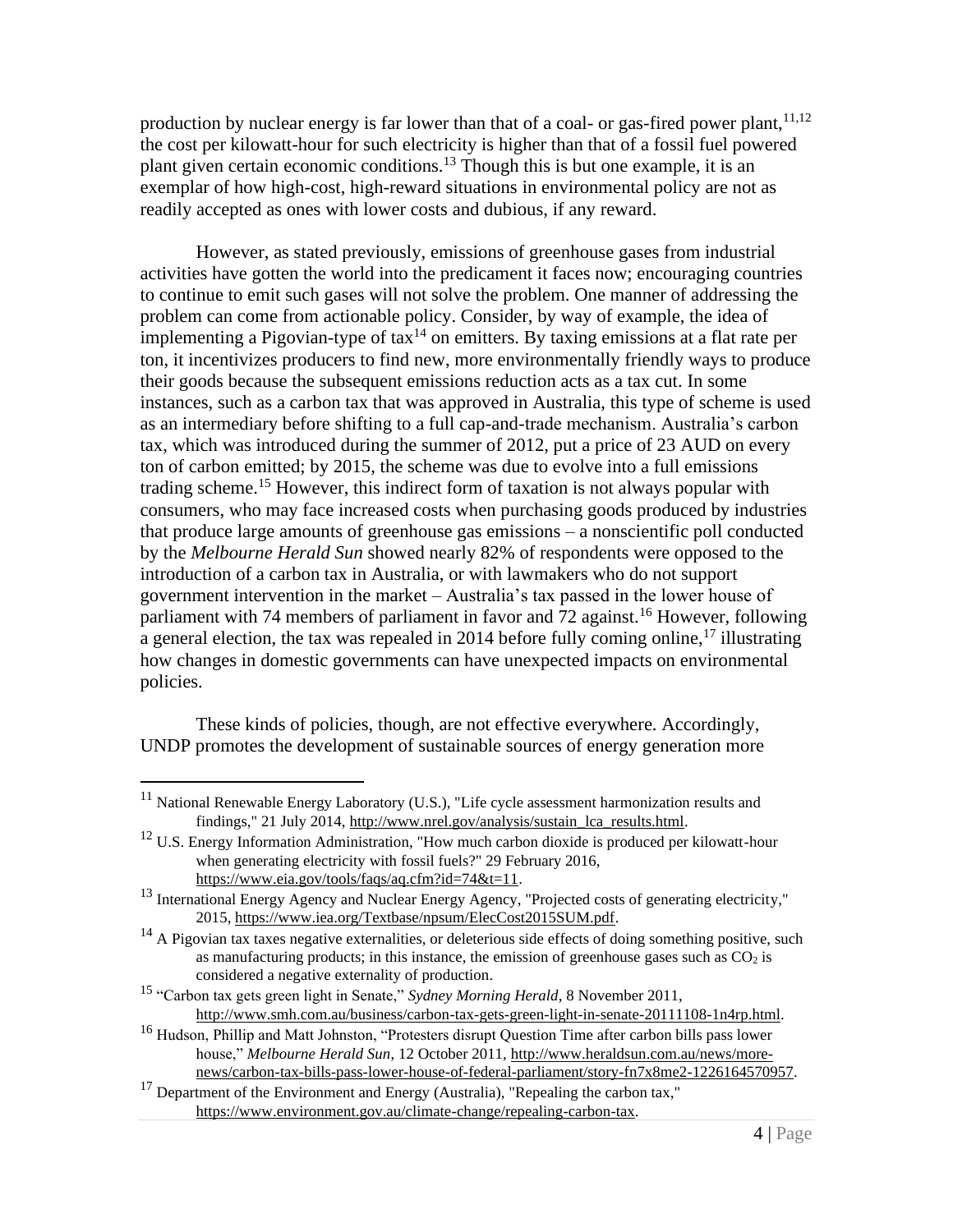prominently. In fact, access to clean, sustainable energy is part of the Sustainable Development Goals, which supplanted the Millennium Development Goals. SDG 7 aims to provide access to affordable and efficient renewable energy for all people,<sup>18</sup> and UNDP works to facilitate these goals through its work. For example, UNDP projects have brought renewable, clean hydropower to Nepal; this in turn promoted increases in school attendance, helped foster more economic growth through business development & improved healthcare quality by making electricity more readily available at a low cost.<sup>19</sup> Relatedly, UNDP's Green Climate Fund helps bankroll energy efficiency schemes around the world to cut costs incurred from older equipment and systems,  $2<sup>0</sup>$  and more sustainable forms of transportation. These help in the fight against climate change by attacking greenhouse gas emissions at their sources. With fewer gases emitted, populations can start to work on ways to become greener and reduce the impacts they may have had at one point on the environment; because higher emissions can lead to more severe weather events and natural disasters, these methods work to increase the overall resilience of populations in light of potential tragedy. Delegates to the United Nations Development Programme (UNDP) may wish to examine some of the emerging critiques of the distribution of Green Climate Fund resources and consider ways to improve the awarding and disbursement of grants and funding.<sup>21</sup>

#### **How to respond**

In the immediate response to a natural disaster, aid, personnel and other equipment must make their way to a disaster zone quickly, oftentimes from far-flung ports of call. Often, this calls for aerial support. As UNDP notes, airports following natural disasters may "become vital hubs where terrified people seek a passage out and where incoming aid is coordinated and distributed." Smaller airports may not have the capacity on a clear day to deal with a sudden influx of flights, cargo and people; in the wake of a natural disaster, those problems are exacerbated by orders of magnitude.<sup>22</sup>

But natural disasters do not discern – airports and other vital public and private infrastructure are not left out of their line of attack. An event like a tropical cyclone can keep an airport closed for days at a time, grounding thousands of commercial and cargo flights; in the aftermath of Hurricane Harvey, which struck the southeastern coast of Texas in late August 2017, both major airports in the Houston area took days to reopen to

<sup>18</sup> UNDP, "Climate and disaster resilience: Sustainable energy," 2017, [http://www.undp.org/content/undp/en/home/climate-and-disaster-resilience/sustainable](http://www.undp.org/content/undp/en/home/climate-and-disaster-resilience/sustainable-energy.html)[energy.html.](http://www.undp.org/content/undp/en/home/climate-and-disaster-resilience/sustainable-energy.html) <sup>19</sup> UNDP, "Climate and disaster resilience: Energy access," 2017,

[http://www.undp.org/content/undp/en/home/climate-and-disaster-resilience/sustainable](http://www.undp.org/content/undp/en/home/climate-and-disaster-resilience/sustainable-energy/energy-access.html)[energy/energy-access.html.](http://www.undp.org/content/undp/en/home/climate-and-disaster-resilience/sustainable-energy/energy-access.html)

 $20$  UNDP, "Climate and disaster resilience: Energy efficiency," 2017, [http://www.undp.org/content/undp/en/home/climate-and-disaster-resilience/sustainable](http://www.undp.org/content/undp/en/home/climate-and-disaster-resilience/sustainable-energy/energy-efficiency.html)[energy/energy-efficiency.html.](http://www.undp.org/content/undp/en/home/climate-and-disaster-resilience/sustainable-energy/energy-efficiency.html) 

<sup>21</sup> Hiroko Tabuchi, "UN Climate Projects, Aimed at the Poorest, Raise Red Flags", *New York Times*, November 16, 2017.

<sup>&</sup>lt;sup>22</sup> UNDP, "Preparing airports for disasters," [http://www.undp.org/content/undp/en/home/ourwork/our](http://www.undp.org/content/undp/en/home/ourwork/our-projects-and-initiatives/gard/)[projects-and-initiatives/gard/.](http://www.undp.org/content/undp/en/home/ourwork/our-projects-and-initiatives/gard/)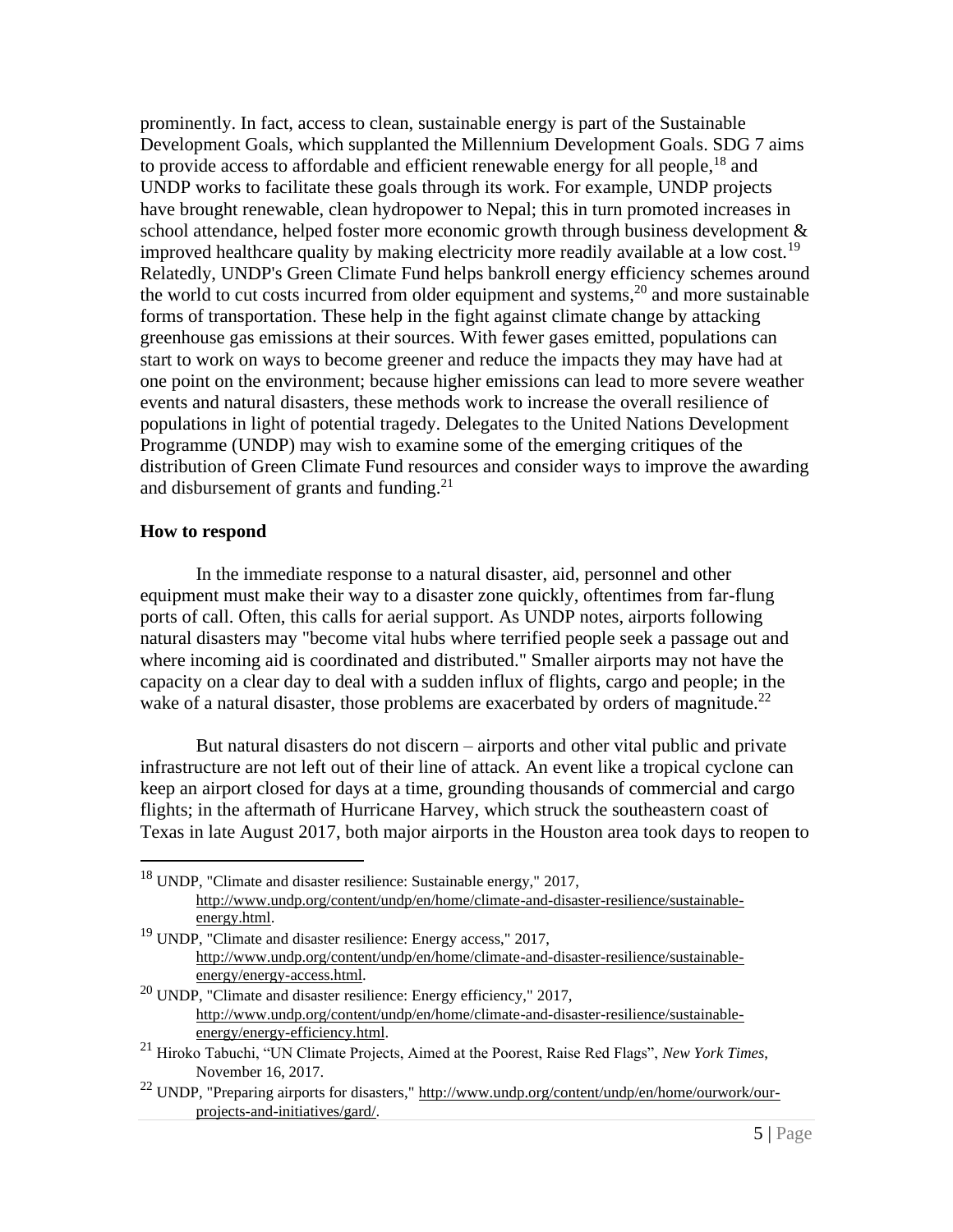any kind of traffic.<sup>23</sup> Without proper preparation in place, an airport in a devastated region may not get back to full operations for some time – much less in a part of the world that is less developed than the American Gulf Coast.

To wit, UNDP has been working to tackle this specific issue in conjunction with private partners. Deutsche Post DHL, a German logistics company, has developed a training scheme with UNDP officials called, appropriately, Get Airports Ready for Disaster, or GARD. It is a series of training courses for airport staff to prepare them for what would happen in the event of a major natural disaster, as well as a study of the airport's existing infrastructure to determine what needs to be augmented or upgraded before a disaster strikes. Deutsche Post DHL and UNDP have partnered in more than 40 GARD schemes across the world since the program was developed in 2009. One success story was the airport in Kathmandu, Nepal, which was the site of the first GARD workshop. UNDP argues that despite a dire humanitarian crisis following earthquakes in 2015, the response was improved because of the GARD program; lessons learned from that experience were discussed in a follow-up workshop at the airport in  $2017<sup>24</sup>$ 

The GARD program is not exhaustive and all encompassing. Instead, it merely addresses one facet of disaster recovery that can sometimes be overlooked in the immediate aftermath of a disaster – as well as, frankly, in the calmer days before such is even anticipated. Governments, on local and national levels, need to create and implement policy to ensure areas of great importance and necessity may obtain needed resources swiftly and efficiently. By partnering with private entities in a variety of sectors – transport, healthcare, public utilities, and the like – as well as by learning from other countries that have had similar issues befall them, member-states can adopt a set of best practices that works for their populations and their countries to aid them in bouncing back from disaster much more quickly and effectively.

The devastation wrought by Hurricane María through broad swaths of the Caribbean spotlighted crisis responses again, particularly regarding power generation and the respective islands' electrical grids. In Puerto Rico, widespread power outages are leading to layoffs and forcing businesses to close.<sup>25</sup> The UNDP is currently advocating for countries to increase funding for programs akin to the World Bank's Global Concessional Financing Facility (GCFC) to assist many countries, particularly middleincome countries such as Antigua and Barbuda who are deemed too wealthy to qualify for non-concessional (shorter term, higher interest loans for example) funding. Gail Hurley, a policy specialist for development financing at the UNDP, argues that "it is

<sup>23</sup> Ben Mutzabaugh, "Harvey: Houston airports remain closed, cancellations top 6,400," *USA Today*, 28 August 2017, [https://www.usatoday.com/story/travel/flights/todayinthesky/2017/08/28/harvey](https://www.usatoday.com/story/travel/flights/todayinthesky/2017/08/28/harvey-cancellations-now-above-5-000-extend-into-tuesday/606952001/)[cancellations-now-above-5-000-extend-into-tuesday/606952001/.](https://www.usatoday.com/story/travel/flights/todayinthesky/2017/08/28/harvey-cancellations-now-above-5-000-extend-into-tuesday/606952001/)

<sup>&</sup>lt;sup>24</sup> Deutsche Post DHL, "Disaster preparedness program: "Get Airports Ready for Disaster" (GARD)," 30 May 2017,

[http://www.dpdhl.com/en/responsibility/corporate\\_citizenship/disaster\\_management/disaster\\_prep](http://www.dpdhl.com/en/responsibility/corporate_citizenship/disaster_management/disaster_preparedness_gard.html) [aredness\\_gard.html.](http://www.dpdhl.com/en/responsibility/corporate_citizenship/disaster_management/disaster_preparedness_gard.html)

<sup>25</sup> Lizette Alvarez, "As Power Grid Sputters in Puerto Rico, Business Does Too", *New York Times*, November 15, 2017.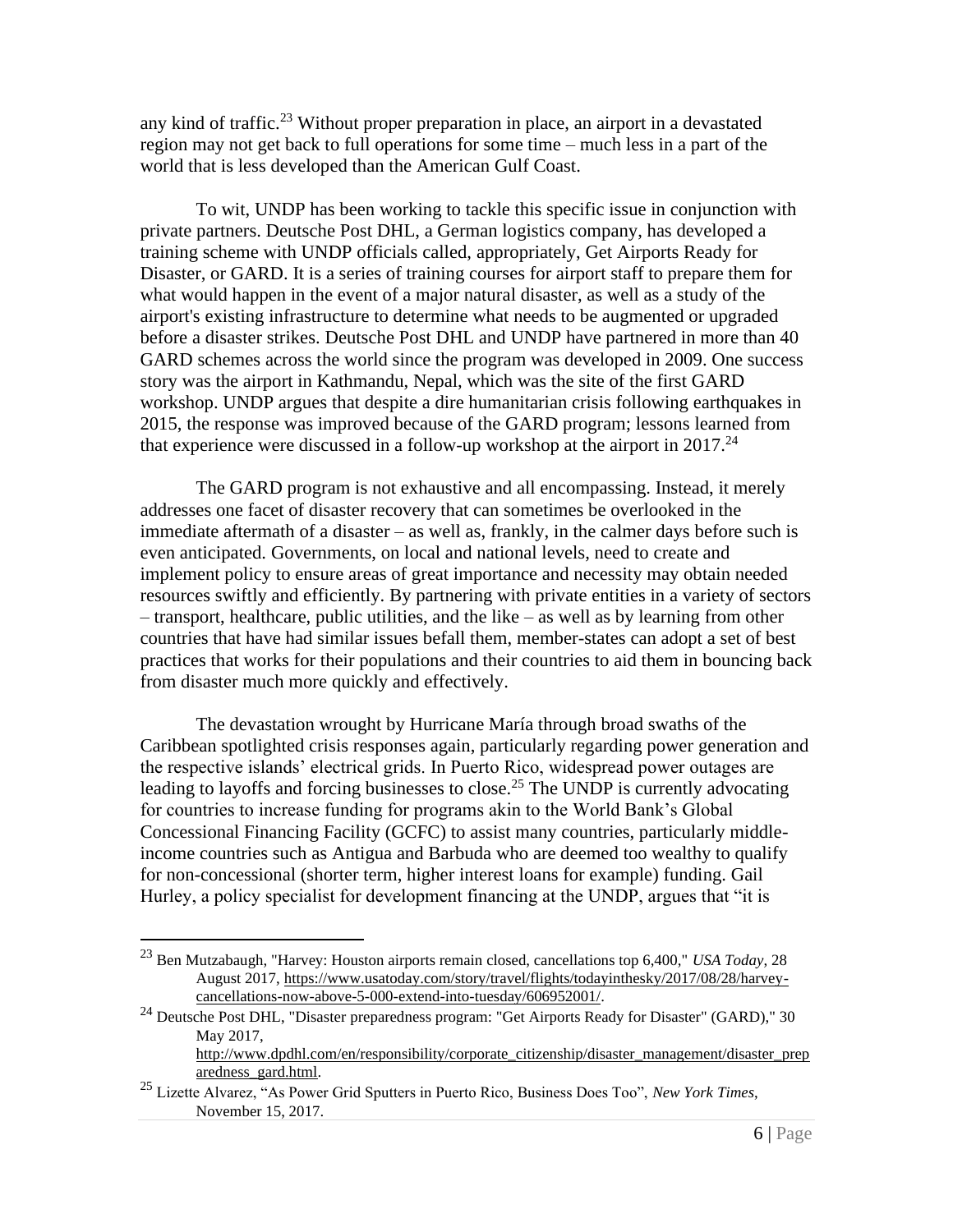inconceivable that small vulnerable and severely indebted economies at the frontline of climate change (a problem they did not cause) should be expected to rebuild on the back of market-based finance."<sup>26</sup>

International institutions, national and local governments, private firms, and nongovernmental organizations (NGOs) undoubtedly confront costs and pressures in their planning to mitigate and/or prevent disasters but they may all also realize considerable opportunities from said planning. In New York, more effective climate and disaster resilience may dramatically alter and/or disrupt existing zoning laws and real estate holdings, presenting both costs and opportunities.<sup>27</sup> Dutch officials and firms are currently in high demand in countries around the world due to their experiences with, and expertise in planning for, flooding. Rotterdam's system of floodgates and flood mitigation have been studied by port authorities, private firms, and even national military forces from Indonesia, Vietnam, and the United States, amongst others.<sup>28</sup>

Delegates to the UN Development Programme may also wish to examine the UNDP and the international community's responses to previous crises, including in Nepal, the Philippines, Tuvalu and Vanuatu, and to the 2014 Ebola outbreak in West Africa. Furthermore, delegates may also wish to analyze UNDP and international responses to ongoing crises in the Central African Republic (CAR), Somalia, South Sudan, and Yemen. In a number of instances, the development and installation of "minigrids," smaller power networks that do not require the same capital investments as national or regional power grids, may provide resilience during and after disasters as well as speed recovery efforts<sup>29</sup>; "mini-grids" should not be viewed as panaceas, however<sup>30</sup>. Properly coordinated and funded crisis planning, prevention and response strategies are essential to ensuring a fairer, greener and more pacific planet.

#### **Gender effects**

An often-underreported aspect of dealing with effects of climate on society is the disproportionate impact that may befall women and girls. In developing countries where women and female-identifying persons are in charge of domestic jobs, like food preparation and cultivation, laundry and the like, environmental problems impacting their abilities to carry out those tasks can often have ripple effects that cause difficulty in other spheres as well. For example, the International Fund for Agricultural Development (IFAD) (a specialized agency working with the United Nations System, focusing on eliminating rural poverty), argues the unwillingness of some member-states to effectively

 $^{26}$  Gail Hurley, "Building back better requires supportive international finance", UNDP, October 13, 2017.

<sup>27</sup> David W. Chen, "In New York, Drawing Flood Maps is a 'Game of Inches,'" *New York Times*, January 7, 2018.

<sup>28</sup> Michael Kimmelman, "The Dutch Have Solutions to Rising Seas. The World is Watching," *New York Times*, June 15, 2017.

<sup>29</sup> Amy Myers Jaffe, Lindsay Iversen, & Morgan D. Bazilian, "How Mini-Grids Can Power Disaster Recovery," *Foreign Affairs*, November 9, 2017.

<sup>30</sup> Ted Nordhaus, Shaiyra Devi, & Alex Trembath, "Debunking Microenergy," *Foreign Affairs*, August 30, 2016.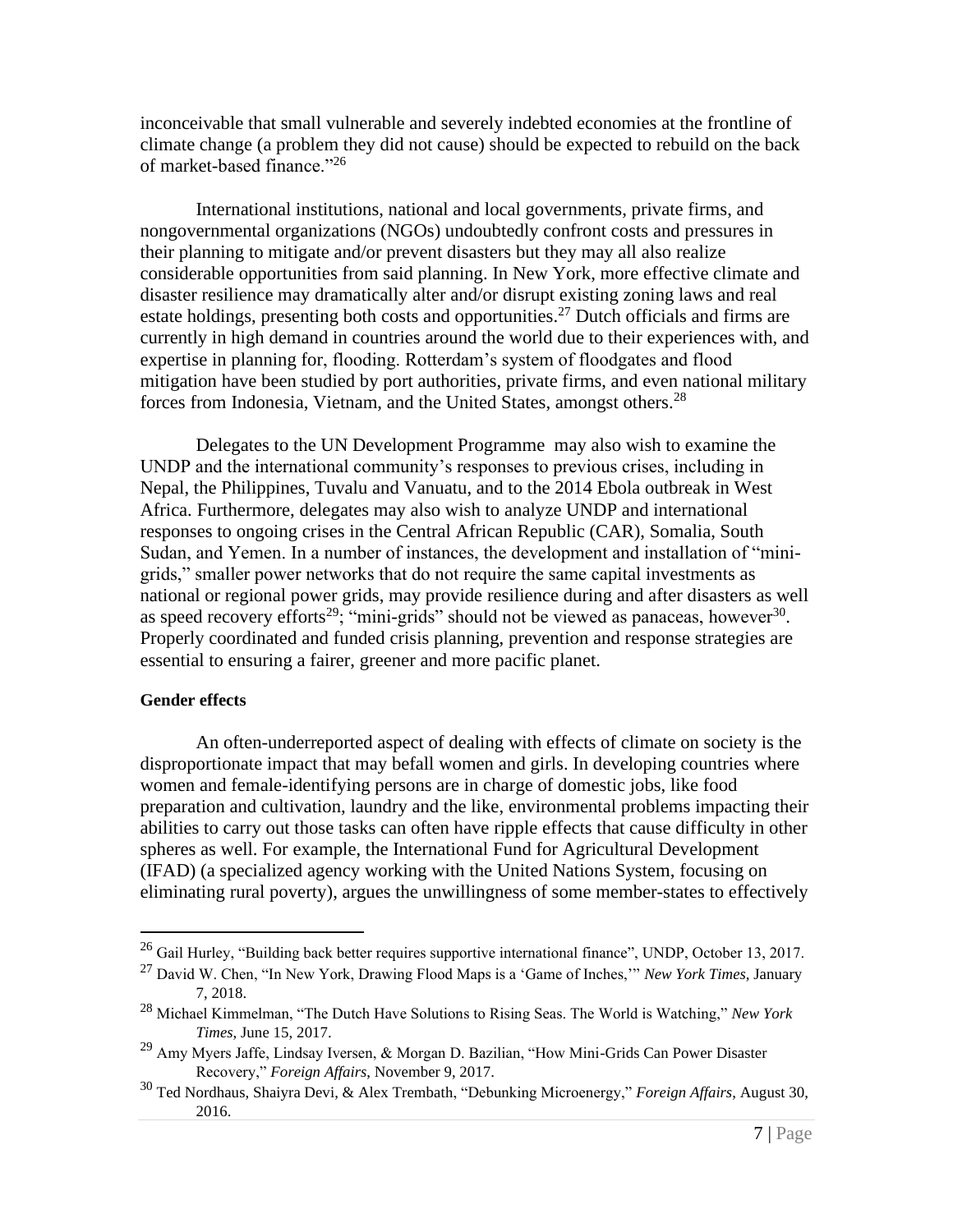combat global warming, either through mitigation strategies or through reducing carbon emissions, or to address other forms of environmental degradation, is a form of environmental conflict that can often impact women and girls directly. IFAD notes that global warming leads to a variety of conditions severely impacting the ability of persons to grow or obtain food.

If a community reliant on female-driven agricultural practices has faced environmental catastrophe, the ability of those women to do their jobs is impacted and, in some instances, they could be blamed for problems beyond their control. In a situation where soil becomes less fertile, for instance, crop yields will decline, causing land to become fallow and placing further stresses on those who rely on those lands to survive. In some ways, IFAD suggests this leads to

[... a] "'downward spiral' or 'vicious circle'. They [the rural poor] are often forced to make trade-offs between immediate household food requirements and environmental sustainability both in production and consumption. Their negligible man-made capital assets, ill-defined or non-existent property rights, limited access to financial services and other markets, inadequate safety nets in time of stress or disaster, and lack of participation in decision-making can result in their adopting 'short time horizons', which favour immediate imperatives over longer-term objectives. This can result in coping strategies that rely on the drawing down of the capital available to them — mainly in the form of natural resources. It also makes them more vulnerable to environmental degradation, including degradation wrought by others than the poor themselves."<sup>31</sup>

It is worth noting as well that, in societies where women are responsible for agriculture and water-gathering (among other domestic jobs), they often have a greater skill base and knowledge set with respect to a local area's environmental needs and concerns, thereby making them invaluable resources in the fight against environmental degradation. UN estimates suggest, depending on the region of the world being discussed, women are responsible for between roughly half and four-fifths of all food production in the developing world.<sup>32</sup> However, whether or not they are heard — or listened to — despite their oversized role in providing for communities often depends on how progressively a society views the role of women, and whether they are seen as equals to men or as subservient. $33$ 

### *An unequal playing field*

The UN System has made strides in recent years to do a better job at including the needs, experiences and desires of women when crafting new policies and initiatives.

<sup>&</sup>lt;sup>31</sup> IFAD, "Combating environmental degradation,[" http://www.ifad.org/events/past/hunger/envir.html.](http://www.ifad.org/events/past/hunger/envir.html)

<sup>32</sup> UN WomenWatch, "Fact sheet: women, gender equality and climate change," 2009, [http://www.un.org/womenwatch/feature/climate\\_change/downloads/Women\\_and\\_Climate\\_Chang](http://www.un.org/womenwatch/feature/climate_change/downloads/Women_and_Climate_Change_Factsheet.pdf) [e\\_Factsheet.pdf.](http://www.un.org/womenwatch/feature/climate_change/downloads/Women_and_Climate_Change_Factsheet.pdf)

<sup>33</sup> UNDP, "Gender and environment and energy," 2017, [http://www.undp.org/content/undp/en/home/ourwork/womenempowerment/focus\\_areas/women\\_a](http://www.undp.org/content/undp/en/home/ourwork/womenempowerment/focus_areas/women_and_environmentalchange.html) [nd\\_environmentalchange.html.](http://www.undp.org/content/undp/en/home/ourwork/womenempowerment/focus_areas/women_and_environmentalchange.html)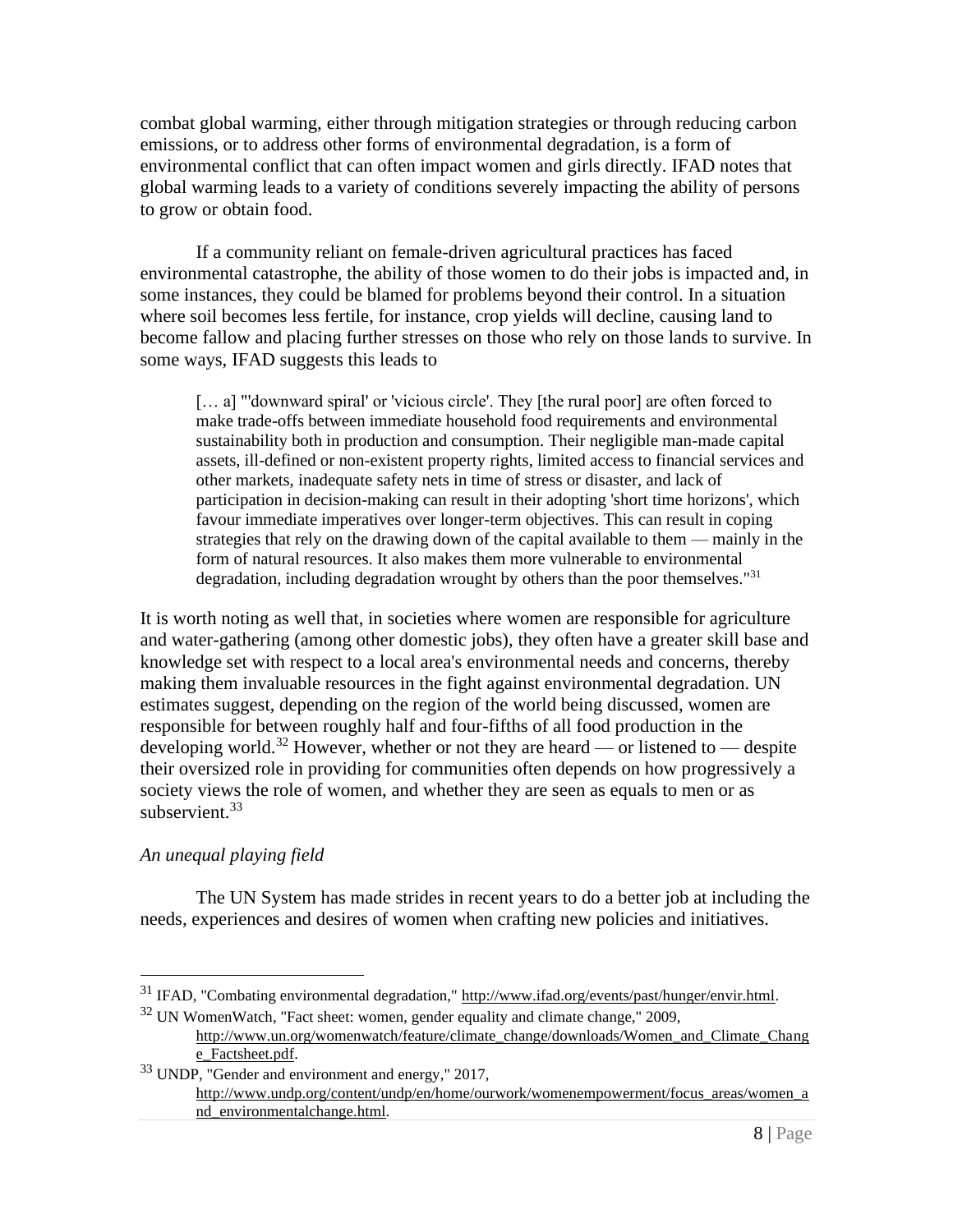Through the mid-1990s, the UN codified this practice through the policy of gender mainstreaming, which was defined as

" […] the process of assessing the implications for women and men of any planned action, including legislation, policies or programmes, in all areas and at all levels. It is a strategy for making women's as well as men's concerns and experiences an integral dimension of the design, implementation, monitoring and evaluation of policies and programmes in all political, economic and societal spheres so that women and men benefit equally and inequality is not perpetuated. The ultimate goal is to achieve gender equality.<sup>34</sup>"

The UN System and affiliated partners have worked to include gender mainstreaming into their efforts in addressing environmental conflict, degradation and improvement, to recognize the role women have to play in such. As the UN came to the end of its Policy and Strategy for Gender Equality and the Environment 2014-17, we cannot only assess the goals it set forth and analyze the successes & failures seen as a result, but also determine where further forward progress may be made;<sup>35</sup> additionally, as achieving gender parity by 2030 is one of the UN's Sustainable Development Goals, further work in fostering gender mainstreaming and inclusivity regardless of gender identity is paramount in working toward that goal. $36$ 

But as a UN report bluntly states, "the threats of climate change are not genderneutral."<sup>37</sup> Because of entrenched patriarchal structures in both developed and developing countries, women often do not have the same opportunities to be in leadership positions, either within their own households or at local, regional or national government levels, where policies can be enacted to address or mitigate the impact of climate change or other environmental trauma. Take, for instance, the example of deforestation. In much of the developing world, wood-burning stoves are still primary sources of heat both for food preparation and for keeping warm. As deforestation occurs and women & girls must travel farther afield to acquire this fuel, they are not able to spend as much time on other things, be they other domestic responsibilities or, especially for younger persons, educational endeavors.<sup>38</sup>

Because women serve as the primary caretakers for their households in much of the world, they are inherently more susceptible to the spread of infectious diseases coming from environmental catastrophes, both natural and manmade. Changes in climate have caused increases in flooding, both from rising sea levels & tides and from inland waterways like rivers and streams. As these climatological events take place, they run the risk of spreading unclean or untreated water into primary water sources, promoting the

<sup>&</sup>lt;sup>34</sup> UNEP, "Gender equality and the environment: policy and strategy," citing A/52/3, 18 September 1997, [http://apps.unep.org/publications/index.php?option=com\\_pub&task=download&file=012103\\_en.](http://apps.unep.org/publications/index.php?option=com_pub&task=download&file=012103_en)

<sup>35</sup> Ibid.

<sup>&</sup>lt;sup>36</sup> United Nations, "Goal 10: reduce inequality within and among countries," [http://www.un.org/sustainabledevelopment/inequality/.](http://www.un.org/sustainabledevelopment/inequality/)

 $37$  UN WomenWatch, "Women, gender equality and climate change," 2010, [http://www.un.org/womenwatch/feature/climate\\_change/.](http://www.un.org/womenwatch/feature/climate_change/)

<sup>38</sup> —, "Fact sheet: women, gender equality and climate change," 2009.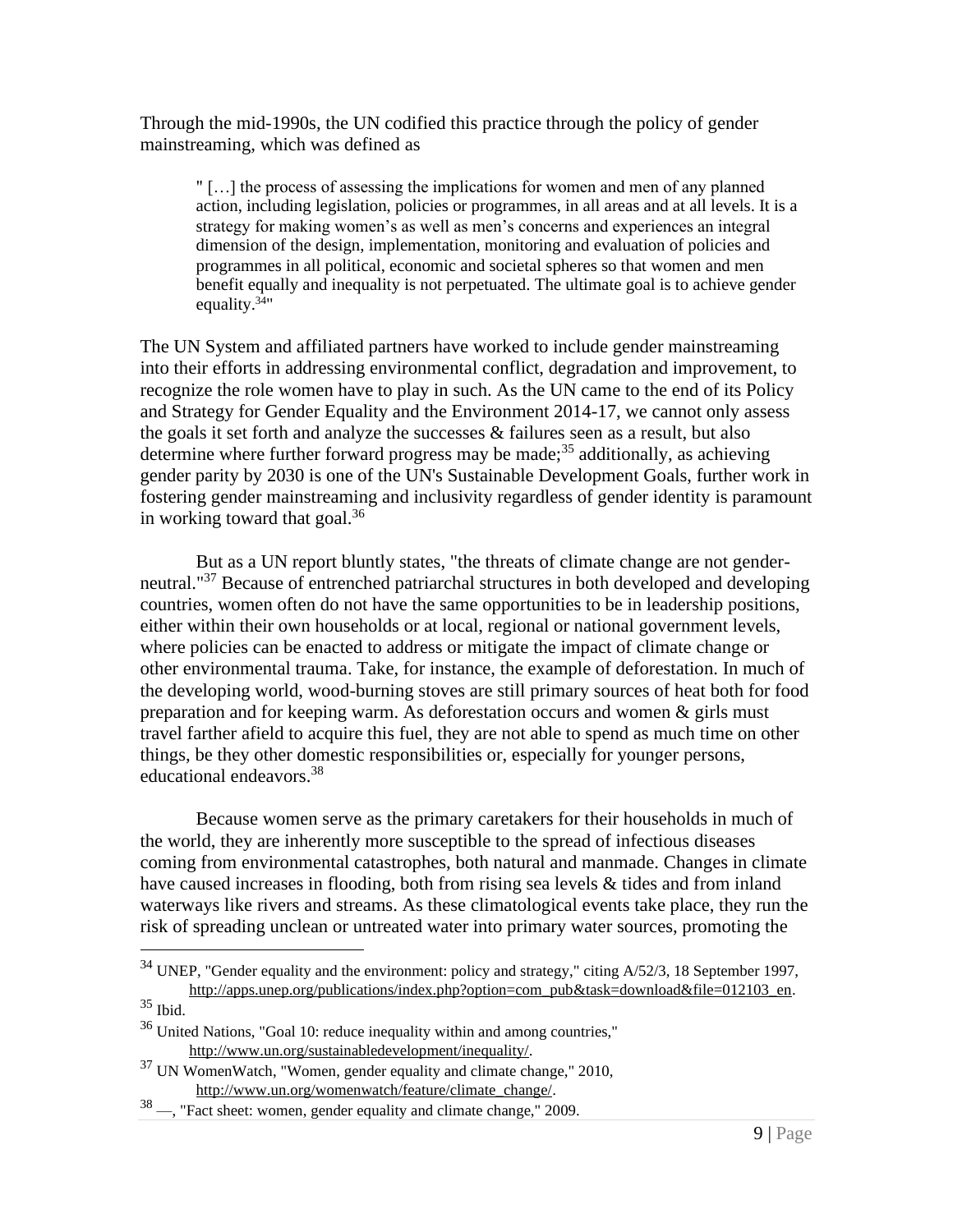presence of waterborne diseases. If a household becomes ill as a result of tainted water, the women of the household may be expected to take care of the other sick persons present, even to their own detriment if they themselves are also ill.<sup>39</sup> In addition, reports from the WHO and UNDP show that infectious diseases such as malaria and tuberculosis disproportionately affect women. Social, economic, and cultural circumstances can then further affect the women's access to preventive measures and treatments.<sup>40</sup> With UN estimates showing just over one-tenth of the world's population lives in coastal areas, a major storm or flooding event can have a massive impact on a great number of people, both immediately and later on.<sup>41</sup>

Problems like this — like, arguably, many that befall women primarily and not men — may not come to the attention of (largely male) policymakers because it is outside their general frame of reference. An inability to address issues as they rise can have both disastrous impacts in the short- and long-term, even if "in the long run we are all dead."<sup>42</sup>

Consider the domino effects of the aforementioned example of deforestation in a certain area: increased burning of wood and the removal of carbon dioxide-absorbing trees increases  $CO<sub>2</sub>$  emissions & contributes to soil erosion, which therefore make it harder for further agricultural development to take place for future generations. Similarly, the use of wood as a fuel source inside closed quarters, like a home, can lead to respiratory and other health issues, which as stated earlier, tend to be exacerbated among women. Strategies like replanting trees to address deforestation and working to utilize different sources of fuel for heating and for cooking can help mitigate multiple problems at once, with some not being as obviously seen as others.

#### *"It wouldn't be nothing without a woman or a girl"<sup>43</sup>*

Involving women in the processes both of mitigating the effects of  $\&$  adapting to climate change is crucial to ensuring success in fighting the problems themselves. A successful example of a multidisciplinary approach to addressing gender inclusivity and environmental issues is the Green Belt Movement (GBM), which originated in Kenya in 1977. Led by Wangari Maathai, the GBM sought not only to educate women on environmental issues and how they themselves could effect ecofriendly changes in their daily lives, but also to liaise with governments, intergovernmental organizations and nongovernmental organizations to make sure women's voices were included in their

<sup>39</sup> Ibid.

<sup>&</sup>lt;sup>40</sup> Boyce, Caitlyn, "Are women and girls more vulnerable to tuberculosis and malaria?" 23 March 2016, [https://www.undp.org/content/undp/en/home/blog/2016/3/23/Are-women-and-girls-more](https://www.undp.org/content/undp/en/home/blog/2016/3/23/Are-women-and-girls-more-vulnerable-to-tuberculosis-and-malaria.html)[vulnerable-to-tuberculosis-and-malaria.html.](https://www.undp.org/content/undp/en/home/blog/2016/3/23/Are-women-and-girls-more-vulnerable-to-tuberculosis-and-malaria.html)

<sup>41</sup> United Nations, "Report: inequalities exacerbate climate impacts on poor," 2016, [http://www.un.org/sustainabledevelopment/blog/2016/10/report-inequalities-exacerbate-climate](http://www.un.org/sustainabledevelopment/blog/2016/10/report-inequalities-exacerbate-climate-impacts-on-poor/)[impacts-on-poor/.](http://www.un.org/sustainabledevelopment/blog/2016/10/report-inequalities-exacerbate-climate-impacts-on-poor/)

<sup>42</sup> Keynes, John Maynard, "The tract on monetary reform," 1923.

 $^{43}$  Brown, James and Betty Newsome, "It's a man's man's man's world," 1966, King Records.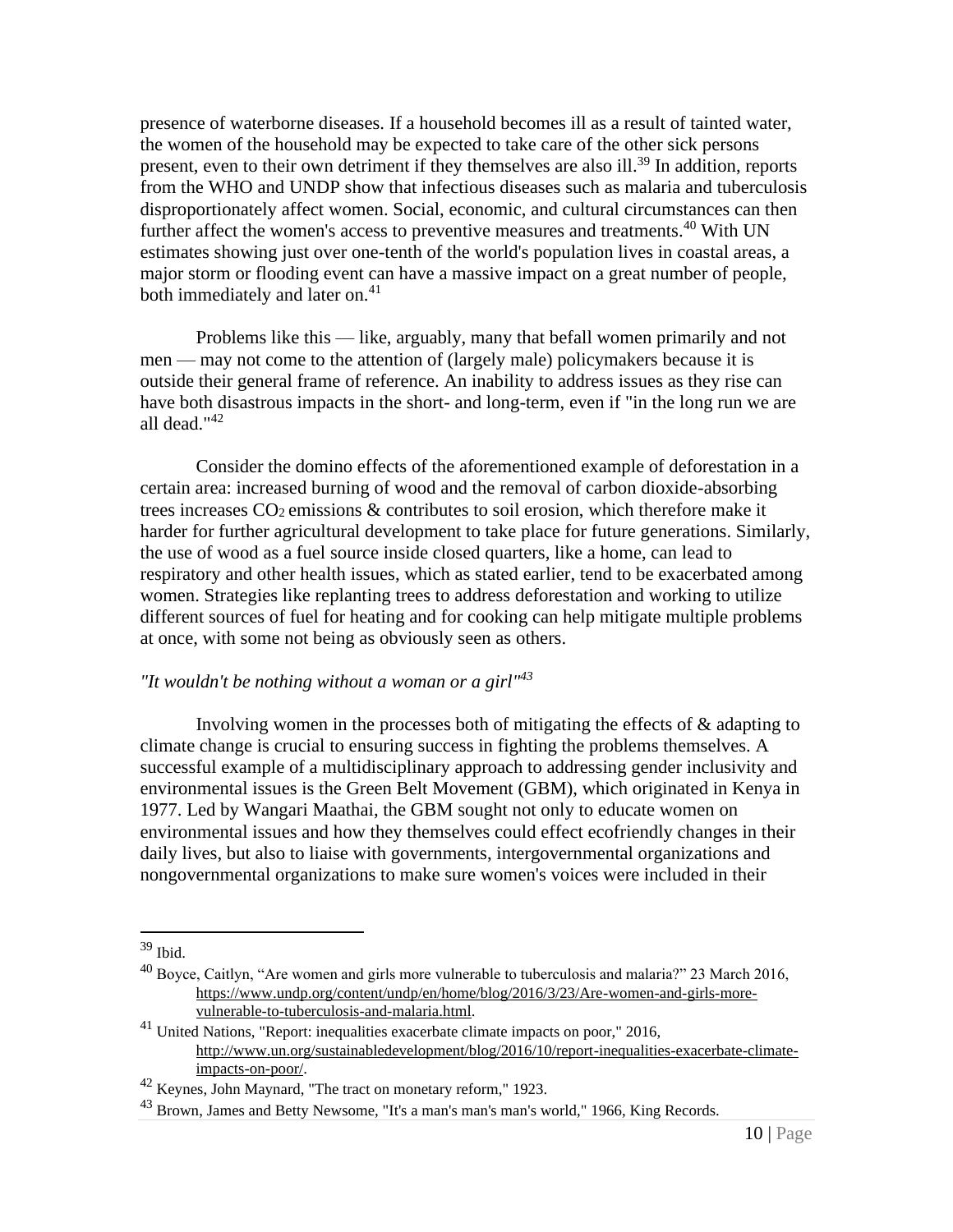deliberations and policymaking on environmental issues.<sup>44</sup> The GBM promotes the replanting of trees to fight deforestation, recycling and reuse efforts in the developing world, more awareness of development on the surrounding environments, among other goals.

One UN System initiative to further promote gender mainstreaming is the Global Gender and Climate Alliance (GGCA). The alliance was founded during the 2007 Bali conference on climate change and receives funding from different UN organs as well as from the Finnish government.<sup>45</sup> A collaboration between different organs of the UN, businesses and nongovernmental organizations, GGCA provides a direct link between women's advocacy groups and policymakers to foster "top-down perspectives and bottom-up approaches in tandem<sup>46</sup> in order to make sure all voices are part of the conversation. One recent meeting sponsored by GGCA ahead of 2014's COP20 summit illustrated how integral including women in climate change discussions is, noting nearly one-fifth of the world's people who are food insecure could be assisted simply if women were on an equal foot with men in creating and responding to policy. One such example is simply in terms of disseminating information: in developing areas where access to education is limited for women and girls, notifying them of environmental dangers via sources like newspapers or radios may not be prudent because they may not be as readily available to them. Instead, GGCA recommends meeting people where they need the information, spreading it by word of mouth in places like markets, at water sources, or in agricultural developments like farms to ensure the right audiences hear them.<sup>47</sup>

Access to economic support is also crucial in addressing the issue of gender and the environment. Women's skilled labor in households often does not reap the same kind of economic benefits as collecting a paycheck does. To this end, grant programs exist to assist women with projects and programs that address solving environmental issues. One such program is conducted through the United Nations Development Program (UNDP) as part of their Small Grants Programme (SGP).<sup>48</sup> The SGP makes an effort to include gender equality as a basis for disbursing grants, ensuring those applying for funding are taking gender into account. Similarly, nongovernmental organizations and charitable groups like the Bill & Melinda Gates Foundation include gender equality as hallmarks of their projects, seeking to improve the lives of women and girls through greater access to education, healthcare and clean water; such multidisciplinary approaches are needed to not only address problems as they arise but to help ensure any future issues will not be exacerbated by a lack of capacity.<sup>49</sup>

<sup>44</sup> The Green Belt Movement, "Our history," 2017, [http://www.greenbeltmovement.org/who-we-are/our](http://www.greenbeltmovement.org/who-we-are/our-history)[history.](http://www.greenbeltmovement.org/who-we-are/our-history)

<sup>&</sup>lt;sup>45</sup> Global Gender and Climate Alliance, "How we are funded," 2017, [http://gender-climate.org/how-we](http://gender-climate.org/how-we-are-funded/)[are-funded/.](http://gender-climate.org/how-we-are-funded/)

<sup>&</sup>lt;sup>46</sup> —, "About the GGCA," 2017, [http://gender-climate.org/about-the-ggca/.](http://gender-climate.org/about-the-ggca/)

 $^{47}$  CGIAR Research Program on Climate Change, Agriculture and Food Security, "How to create climate change policies with a gender focus?" 8 December 2014, [https://ccafs.cgiar.org/blog/how-create](https://ccafs.cgiar.org/blog/how-create-climate-change-policies-gender-focus%23.WHvQZrYrJFQ)[climate-change-policies-gender-focus#.WHvQZrYrJFQ.](https://ccafs.cgiar.org/blog/how-create-climate-change-policies-gender-focus%23.WHvQZrYrJFQ)

<sup>48</sup> The GEF Small Grants Programme, "Mission and history," 2012[, https://sgp.undp.org/index.php.](https://sgp.undp.org/index.php)

<sup>49</sup> UNDP, "Gender and environment and energy," 2017.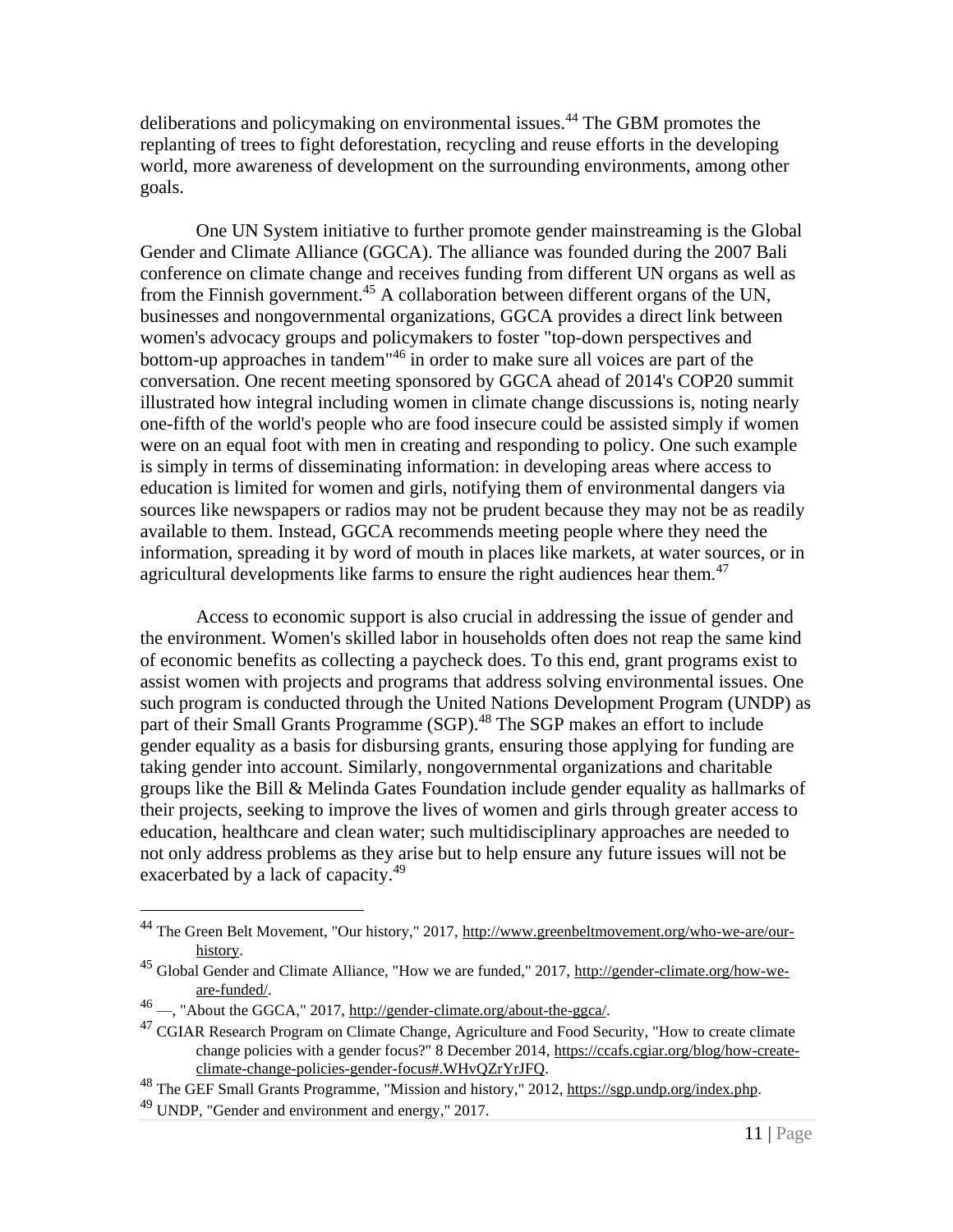#### **Pandemics and Recessions**

The global recession experienced in 2008 had severe effects on the economies of developed and developing Member States. While developed nations and emerging markets faced the most intense impact at first, sudden reversal of positive growths in remittances, capital flows, and trade in developing nations transmitted the effects of the recession to lower-income countries.<sup>50</sup> The financial crisis saw rising unemployment and a widening external financing gap in developing nations, setting back eight years of progress towards the Millennium Development Goals and the work to eradicate poverty. $51$ 

While most developing nations did not bear any responsibility for the collapse of the financial markets that led to the global recession, they often faced some of the worst effects. Many developing nations were left cornered financially by the recession with little social protection to offer their people resulting in many going without sufficient food.<sup>52</sup> The UNDP worked with nations to make sure needs were met through the creation of safety nets, social protection programs, job creation, and better monitoring programs.<sup>53</sup> While stimulus packages were helpful to stem the crisis in developed nations, long term solutions were essential in preventing future economic crises. For example, the Nepalese Government created the Microenterprise Development Programme (MEDEP) with support from the UNDP, targeting particularly women and youth of the eight million people living in poverty in the country. With the programme's implementation in 1998, family income has seen an average increase of 48% from the 31,000 people who have launched businesses since then.<sup>54</sup> Delegates may also wish to examine UNDP work in creating greener and more sustainable economies.

It is no surprise the COVID-19 pandemic is already having unprecedented effects on the global economy. The pandemic has the potential to devastate the economies of every country it touches as it closes businesses and results in widespread unemployment. With the International Labor Organization (ILO) estimating half of working people losing their jobs and that the global economy will suffer a loss of up to \$10 trillion USD, the virus is set to see a decline in global human development for the first time since the concept was created in 1990.<sup>55</sup> Developing countries are set to suffer the most from COVID-19, as well as countries already in crisis and the peoples who rely on the informal economy. School closures and distance learning are straining education systems in developing countries with an estimated 86% of primary school-age children not getting

<sup>50</sup> Griffith-Jones and Ocampo, "The Financial Crisis And Its Impact On Developing Nations," January 2009.

<sup>51</sup> UNDP, "Fast Facts: UNDP's Response To The Global Economic Crisis," March 2009.

<sup>52</sup> Clark, "Strengthening the Role of the UN in Global Economic Governance," 2 June 2010. [https://www.undp.org/content/undp/en/home/presscenter/speeches/2010/06/02/strengthening-the](https://www.undp.org/content/undp/en/home/presscenter/speeches/2010/06/02/strengthening-the-role-of-the-un-in-global-economic-governance.html)[role-of-the-un-in-global-economic-governance.html](https://www.undp.org/content/undp/en/home/presscenter/speeches/2010/06/02/strengthening-the-role-of-the-un-in-global-economic-governance.html)

<sup>53</sup> UNDP, "Fast Facts: UNDP's Response To The Global Economic Crisis," March 2009.

<sup>54</sup> Ibid

<sup>55</sup> UNDP, "Coronavirus vs. inequality," 2020[, https://feature.undp.org/coronavirus-vs-inequality.](https://feature.undp.org/coronavirus-vs-inequality/?utm_source=social&utm_medium=undp&utm_campaign=covid19-inequality)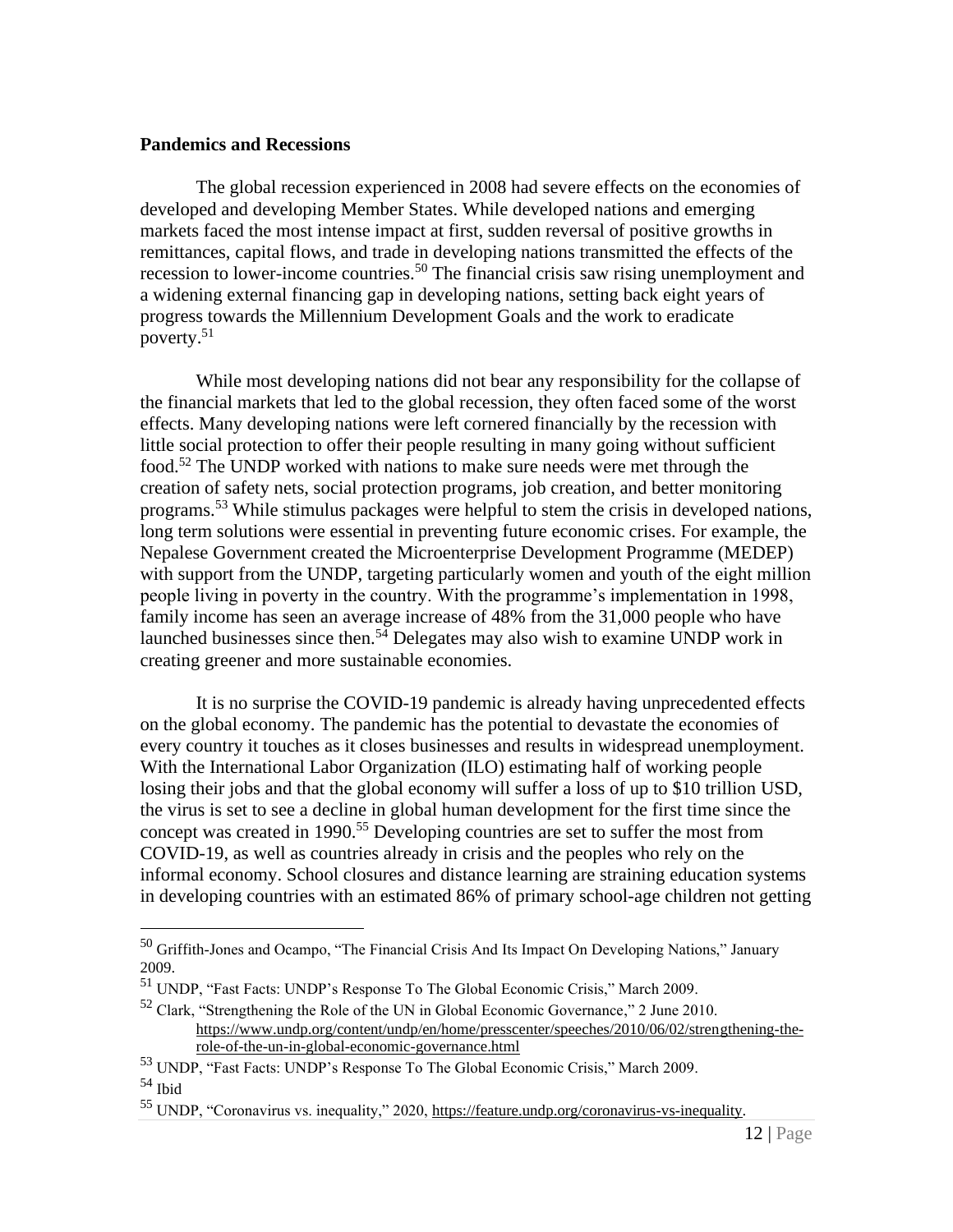an education currently. In addition, the virus threatens half of the world's population who lack essential health services and is already pushing roughly 100 million people back into extreme poverty as they cannot afford healthcare.<sup>56</sup>

Immediate action in the face of COVID-19 is necessary and many agencies of the UN have been working to help nations prepare, respond, and recover for the effects of the virus. The United Nations Conference on Trade and Development (UNCTAD) has called for US\$2.5 trillion to help developing nations which are set to lose upwards of US\$220 billion in income,<sup>57</sup> while the UNDP and UN Secretary-General António Guterres call for global solidarity and maximum support for the most vulnerable countries.<sup>58</sup> The UNDP's current plan for COVID-19 includes using experience from other outbreaks to help countries respond to both the health crisis and looming socio-economic crisis brought upon by the virus. Besides donating protective medical equipment to nations in need, the UNDP has supported small businesses in Bosnia and Herzegovina, funded young startups in the Asia Pacific region, and worked with governments and citizens in the Arab states to deliver essential services and fight misinformation.<sup>59</sup>

As the COVID-19 pandemic continues, it is important to look beyond recovery and towards the future as the world gets back on track to meeting the 2030 agenda for the SDGs. Forward thinking responses are needed to transform our societies and planet for the better and the next phase in the UNDP's COVID-19 response plan addresses four areas that will help governments meet critical tipping points towards a sustainable future. The areas to focus on are governance, social protection, green economy, and digital disruption. These areas have been prioritized by the UNDP's plan to help decisionmakers plan for the future and manage any complexity and uncertainty from these areas going forward. $60$ 

### **Masters of disaster**

When disaster strikes, how do governments and nongovernmental organizations (NGOs) know how to respond most effectively? Plans must be put in place before disaster strikes in order to effectively manage their aftermaths, lest nation-states be left scrambling. This is one area where UNDP officials have played an important role: preparedness. Since 2008, the UN Development Group, in association with the World Bank and the European Union, have created a framework for countries to use when coordinating disaster response. The Post-Disaster Needs Assessments (PDNAs) are a series of criteria, ranging from fixing a public education system to reestablishing livestock farming after disaster, allowing officials to quickly determine what sectors of their societies and their economies are most impacted, and what areas need the most

<sup>56</sup> Ibid

<sup>57</sup> UNDP, "COVID-19 Pandemic," 2020[, https://www.undp.org/content/undp/en/home/coronavirus.html.](https://www.undp.org/content/undp/en/home/coronavirus.html) <sup>58</sup> UNDP, "Global Solidarity in the Face of COVID-19," 16 June 2020,

[https://www.undp.org/content/undp/en/home/blog/2020/global-solidarity-in-the-face-of-covid-](https://www.undp.org/content/undp/en/home/blog/2020/global-solidarity-in-the-face-of-covid-19.html)[19.html.](https://www.undp.org/content/undp/en/home/blog/2020/global-solidarity-in-the-face-of-covid-19.html)

<sup>59</sup> UNDP, "COVID-19 Pandemic," 2020[, https://www.undp.org/content/undp/en/home/coronavirus.html.](https://www.undp.org/content/undp/en/home/coronavirus.html) <sup>60</sup> UNDP, "Beyond Recovery: Towards 2030," 22 June 2020.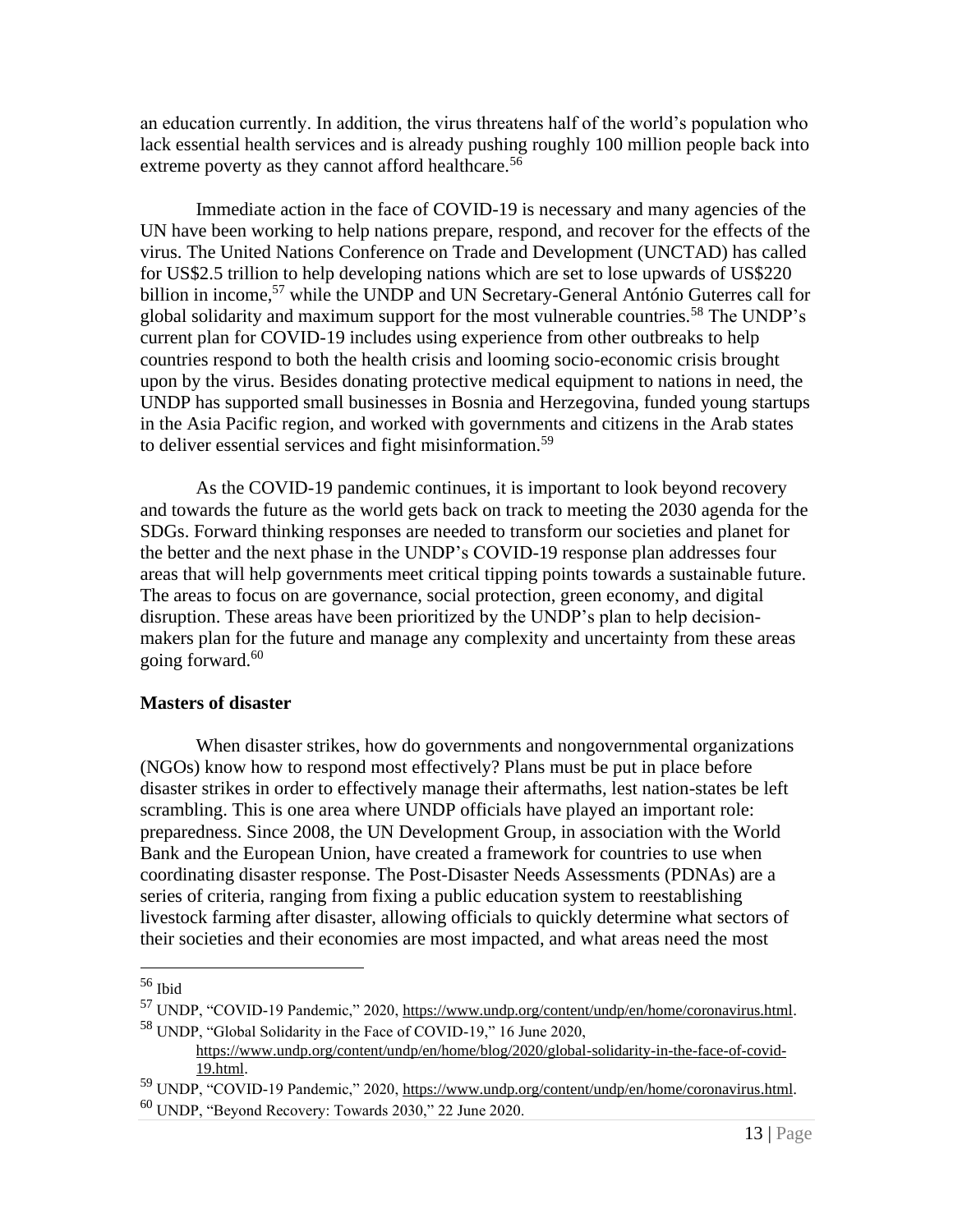immediate assistance. The PDNAs are revised and updated every three years to make sure they are at their most effective, and are used in conjunction with Disaster Recovery Frameworks, a further set of guidelines and instructions "intended to coalesce international and local support behind a single, government-led post disaster recovery process."<sup>61</sup> UNDP suggests implementing these kinds of protocols can have long-lasting positive effects, such as

"strengthening capacities to carry out needs-assessments allow a country to quickly determine human, economic and infrastructure needs in the event of a disaster; putting in place information sharing and participatory systems strengthens the community ties to the recovery process; better recovery planning allows communities to identify innovative solutions for expected challenges, such as the provision of social services; and enhanced institutional coordination and information management expedites early action that enables well-planned, well-executed reconstruction and recovery."<sup>62</sup>

While natural disasters have immediate, sudden impacts on a society, other hidden costs, like loss of economic development, are not as readily apparent. But some countries are disproportionately impacted by natural disasters: those that are already in the developing world. Take Haiti, for example. UNDP data estimate roughly two percent of Haitian gross domestic product (GDP) is lost every year because of the aftereffects of natural disasters. Then, consider the impact of the 2010 earthquake that killed more than 200,000 people. Haiti lost the equivalent of 120 percent of its GDP as a result of the earthquake, making recovery that much more difficult. After the earthquake, UNDP officials worked with the Haitian government and with private citizens on a variety of efforts to build Haiti back up again, ranging from creating temporary jobs to removing wreckage & debris. Land was reforested, in an attempt to prevent or otherwise mitigate the effects of landslides or flooding after future disasters. $63$  UNDP then used its knowledge gained following the earthquake in Haiti as a learning experience for future disasters — chiefly, Hurricane Matthew in 2016. UNDP knew what kinds of tactics would work most effectively in Haiti having worked there previously and set out to carry out many similar recovery projects as were completed in 2010. Temporary housing was built; jobs were created; land was reforested. Perhaps most interestingly, UNDP worked closely with health officials to mitigate the spread of disease and to treat those already infected after Hurricane Matthew, having learned from the cholera outbreaks in Haiti after the 2010 earthquake. Additional drugs were brought into Haiti to combat HIV/AIDS and the spread of tuberculosis, helping keep both diseases under control.<sup>64</sup>

<sup>61</sup> UNDP, "Post-disaster needs assessments," 26 September 2014, [http://www.undp.org/content/undp/en/home/librarypage/crisis-prevention-and](http://www.undp.org/content/undp/en/home/librarypage/crisis-prevention-and-recovery/pdna.html)[recovery/pdna.html.](http://www.undp.org/content/undp/en/home/librarypage/crisis-prevention-and-recovery/pdna.html)

 $62 -$ , "Recovery preparedness,[" http://www.undp.org/content/undp/en/home/climate-and-disaster](http://www.undp.org/content/undp/en/home/climate-and-disaster-resilience/disaster-recovery/recovery-preparedness.html)[resilience/disaster-recovery/recovery-preparedness.html](http://www.undp.org/content/undp/en/home/climate-and-disaster-resilience/disaster-recovery/recovery-preparedness.html)

 $63$  —, "Eight years after the earthquake," 12 January 2018, [http://www.undp.org/content/undp/en/home/news-centre/announcements/2018/eight-years-after](http://www.undp.org/content/undp/en/home/news-centre/announcements/2018/eight-years-after-the-earthquake--haitians-need-support-to-boost.html)[the-earthquake--haitians-need-support-to-boost.html.](http://www.undp.org/content/undp/en/home/news-centre/announcements/2018/eight-years-after-the-earthquake--haitians-need-support-to-boost.html)

 $64$  —, "Haiti: from recovery to sustainable development," [http://www.undp.org/content/undp/en/home/crisis-response/on-going-crises/haiti.html.](http://www.undp.org/content/undp/en/home/crisis-response/on-going-crises/haiti.html)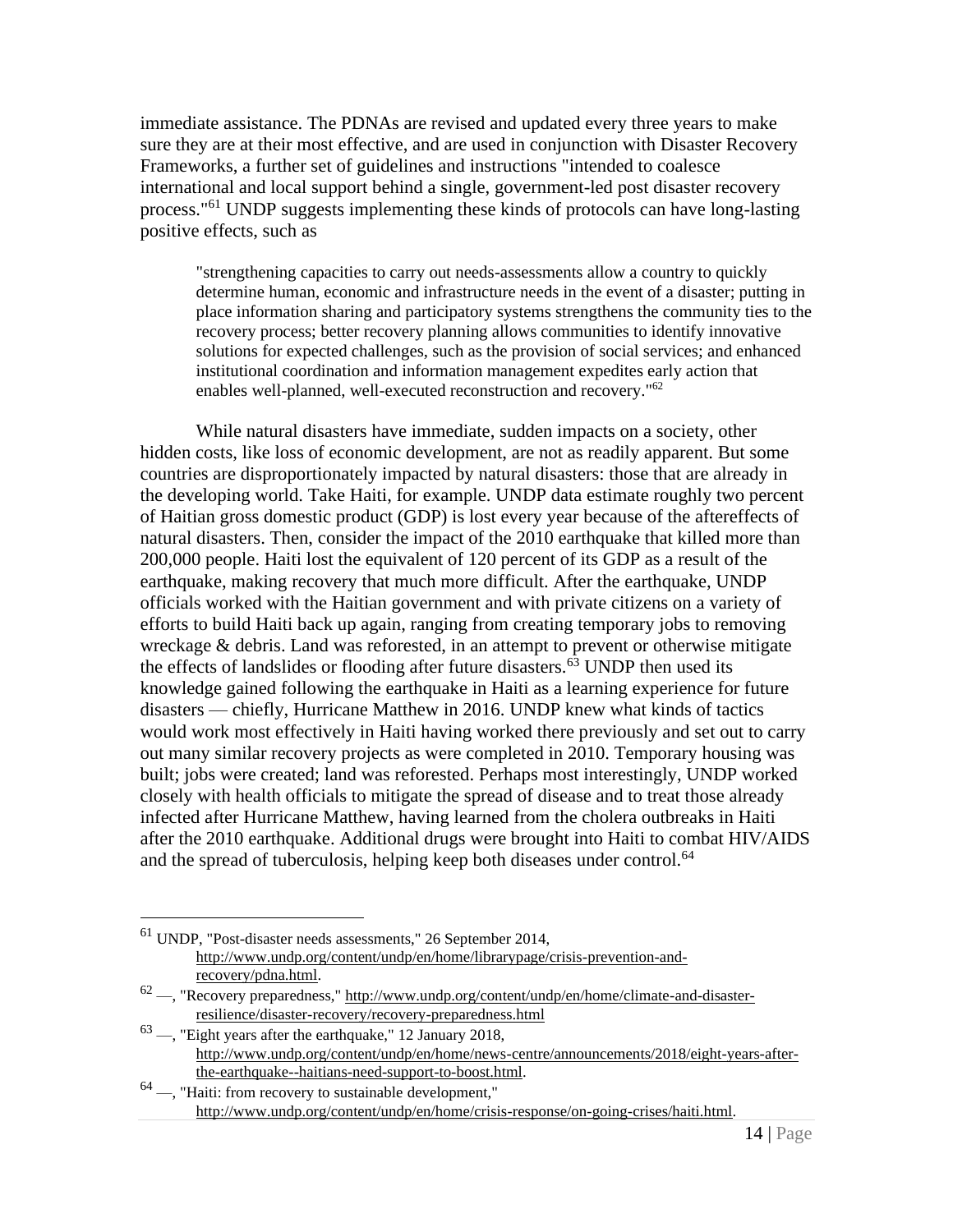In many ways, the work of UNDP and its partners in addressing disasters helps to fulfill the UN System's Sustainable Development Goals. For example, current UNDP action in Somalia is meant to address the potential for famine in that country and across the Sahel. Somalia declared a state of emergency in January 2017 due to drought conditions and expressed concern the drought would lead to food shortages. However, famine was averted in the country thanks in part to a coordinated effort between the UN, the World Bank and the European Union, who collectively contributed aid and resources to Somalia to head famine off. A year after the state of emergency was declared, officials met in Mogadishu to call for additional aid and support to not only continue to prevent famine from taking hold, but to increase capacity building in Somali society and in its government. Interdisciplinary approaches to disaster response have a dual-pronged effect: immediate needs are addressed and met in the wake of catastrophe, and longer term goals are met to attempt to mitigate the impact of any future disaster that could have similarly deleterious effects on a country's society.<sup>65</sup> Similar efforts are currently underway in Ethiopia as well, which is experiencing drought conditions as well, but lacks some of the institutional capabilities Somalia has demonstrated in combating drought. UNDP officials traveled to Ethiopia in early 2018 in an effort to raise awareness for that country's struggles and also to try and share strategies learned from the missions in Somalia for Ethiopians to adapt and use in their own struggles.<sup>66</sup> By collaborating and by sharing information from one disaster's recovery to another, nation-states are able to learn from each other's experiences to help their own people in the event of catastrophe, thereby in some instances — learning from their neighbors' mistakes.

Strong disaster and risk governance can often be one of the best tools when it comes to building increased resilience against crises.When nations promote disaster risk reduction (DRR) and climate policy, they often find themselves much more prepared for disasters. The UNDP works with national and local governments in strengthening policy and institutional development that provides greater transparency, accountability, equality, inclusion, and adaptable solutions in the face of disasters.<sup>67</sup> In Ghana, a nation affected by flood and drought related disasters, the UNDP has helped to map high risk areas and adapt DRR into future policy. Ghana's growth policy now includes climate change and DRR and sets a building guide for inspectors of new construction in higher risk areas to ensure disaster ready infrastructure.<sup>68</sup> Delegates may also want to examine if and how the UNDP has influenced DRR and climate policy in their country.

<sup>65</sup> UNDP, "Somali leaders and the international community determined to make Somalia famine resistant," 30 January 2018, [http://www.undp.org/content/undp/en/home/news-centre/news/2018/Somali-](http://www.undp.org/content/undp/en/home/news-centre/news/2018/Somali-Leaders-and-the-International-Community-Determined-to-Make-Somalia-Famine-Resistant.html)[Leaders-and-the-International-Community-Determined-to-Make-Somalia-Famine-Resistant.html](http://www.undp.org/content/undp/en/home/news-centre/news/2018/Somali-Leaders-and-the-International-Community-Determined-to-Make-Somalia-Famine-Resistant.html)

<sup>66</sup> —, "UN humanitarian and development chiefs' mission to Ethiopia, 26 January 2018, [http://www.undp.org/content/undp/en/home/news-centre/announcements/2018/UN-Humanitarian](http://www.undp.org/content/undp/en/home/news-centre/announcements/2018/UN-Humanitarian-and-Development-Chiefs-Mission-to-Ethiopia.html)[and-Development-Chiefs-Mission-to-Ethiopia.html.](http://www.undp.org/content/undp/en/home/news-centre/announcements/2018/UN-Humanitarian-and-Development-Chiefs-Mission-to-Ethiopia.html)

<sup>&</sup>lt;sup>67</sup> UNDP, "Disaster and climate risk governance,[" https://www.undp.org/content/undp/en/home/2030](https://www.undp.org/content/undp/en/home/2030-agenda-for-sustainable-development/planet/disaster-risk-reduction-and-recovery/disaster-and-climate-risk-governance.html) [agenda-for-sustainable-development/planet/disaster-risk-reduction-and-recovery/disaster-and](https://www.undp.org/content/undp/en/home/2030-agenda-for-sustainable-development/planet/disaster-risk-reduction-and-recovery/disaster-and-climate-risk-governance.html)[climate-risk-governance.html.](https://www.undp.org/content/undp/en/home/2030-agenda-for-sustainable-development/planet/disaster-risk-reduction-and-recovery/disaster-and-climate-risk-governance.html)

<sup>68</sup> UNDP, "UNDP and the Hyogo Framework for action," 21 October 2016.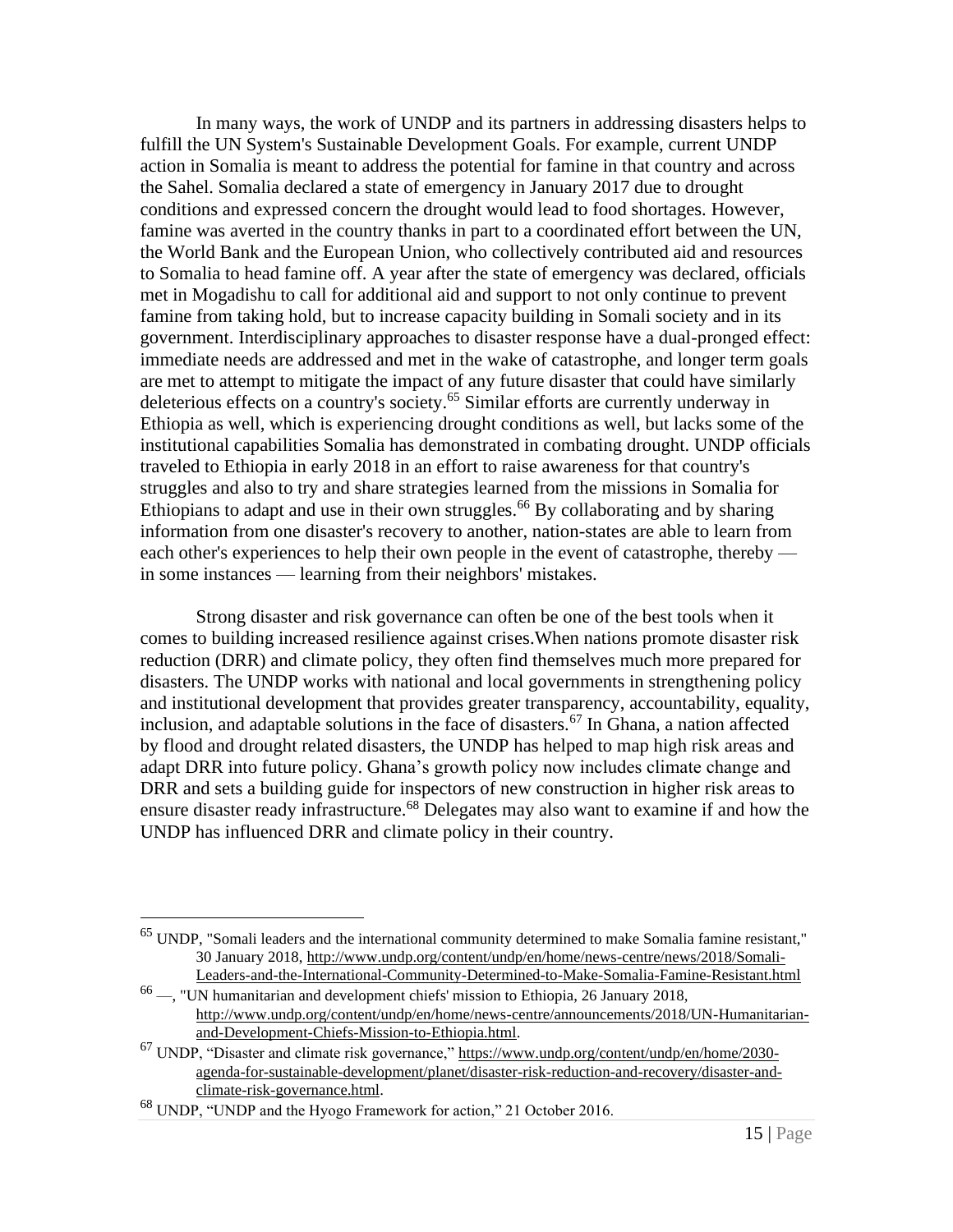Another area of focus in the field of disaster recovery comes from addressing issues borne from refugee crises. Take, for instance, the Syrian Civil War and the scores of people who have been displaced, either internally or externally, as a result of continued fighting. UNDP sees war and conflict as a similarly impactful situation to natural disaster, leading some to use its strategies in coping with the latter in addressing the former. UNDP officials are working Syrian officials in crafting PDNAs specifically for early childhood education, as it is estimated more than 40 percent of Syrian refugees of school age remain out of classrooms. UNDP is working to raise more money for this particular crisis to help address its needs and learning from its experiences in Syria for future conflict zones in which it may have to work. $69$ 

## **Conclusion**

Addressing the issues of resilience in light of changes to the climate and in light of natural disasters is a key focus of the UN System going forward. But not all elements of recovery and resilience are as readily visible as simply cleaning up after a hurricane or earthquake hits. Capacity building is a paramount goal to ensuring any further issues from future disasters are addressed properly; this includes elevating women and girls to equal roles in disaster preparedness and planning, and making sure clear, concise strategies are in place in the event of a disaster. Crisis prevention and DRR policy is essential for proper response to disasters, economic crises, and pandemics such as the current COVID-19 pandemic. With a globally united effort, nations can work to be on the right track towards the 2030 agenda as they recover from the socio-economic crisis brought upon by the COVID-19 pandemic. Through work like this, the international community and the UN System can ensure a more effective response to these issues, thereby improving living conditions for countless generations to come.

### **Guiding questions**

- 1. How prone is your country to natural disasters? When was the last time that your country suffered from the impact of a natural disaster?
- 2. How severe was the disaster and how did your national and local governments, civil society partners, and nongovernmental organizations (NGOs) respond?
- 3. What was the response of the UN System, relevant regional organizations and international financial institutions (IFIs)?
- 4. Has your country faced any financial crisis or epidemics? How did your country respond to the global recession in 2009? How is your country suffering from the COVID-19 pandemic? How has your country responded to the COVID-19 pandemic?
- 5. What effect would a changing climate have on your country? Has your country already observed impacts due to climate change? How is your country, and the relevant governmental and societal institutions, responding to climate change?

 $69 -$ , "UN and partners launch plan to support over five million Syrian refugees and countries hosting them," 12 December 2017, [http://www.undp.org/content/undp/en/home/news](http://www.undp.org/content/undp/en/home/news-centre/news/2017/un-partners-plan-support-for-syrian-refugees-host-countries.html)[centre/news/2017/un-partners-plan-support-for-syrian-refugees-host-countries.html.](http://www.undp.org/content/undp/en/home/news-centre/news/2017/un-partners-plan-support-for-syrian-refugees-host-countries.html)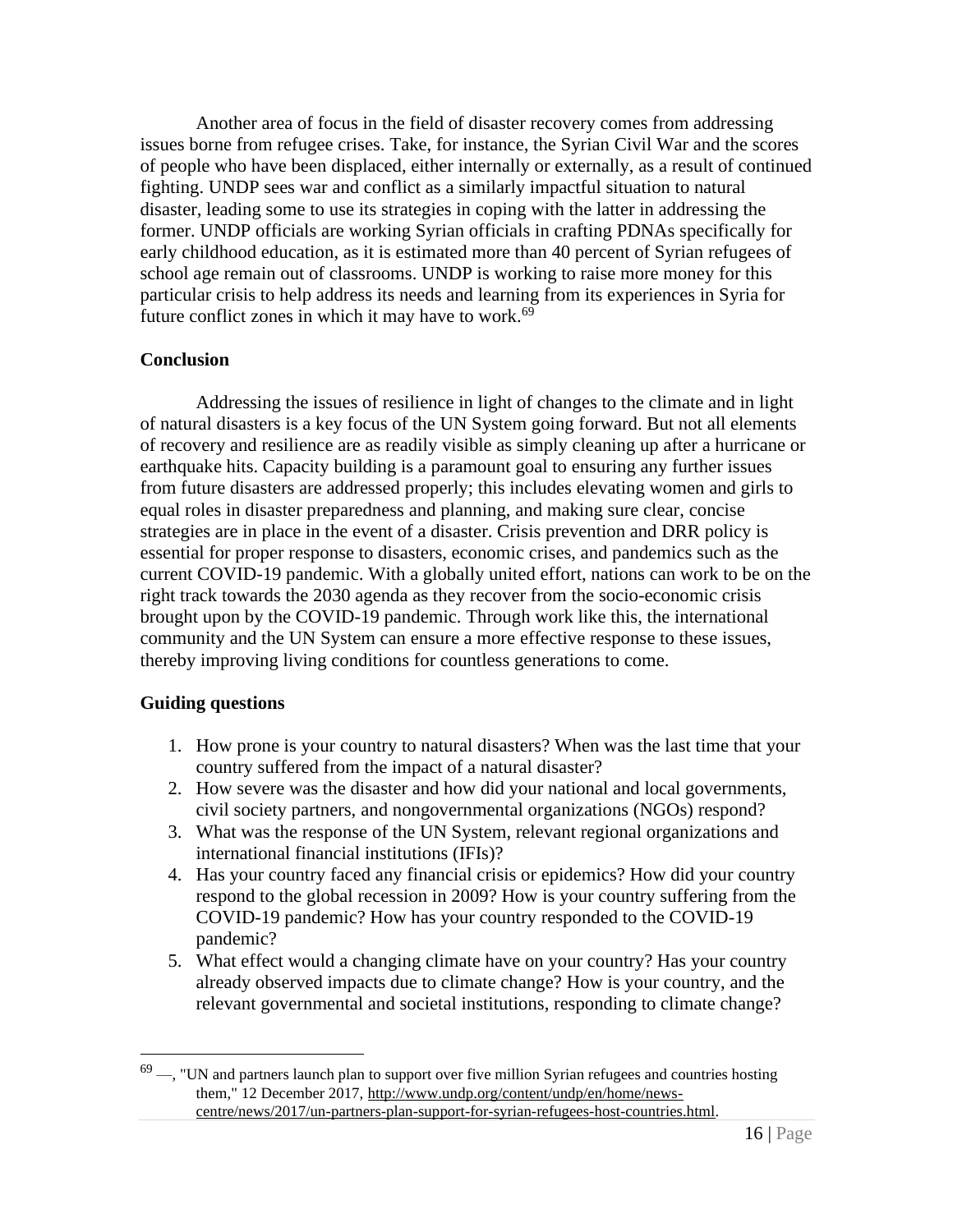- 6. How developed are your country's institutions on social, political and economic levels? Within your government, which agency(ies) is/are tasked with disaster planning, preparation and climate and/or disaster resilience? How effectively has/have this/these government agency/ies responded to climate and disaster impacts?
- 7. How does your country fare in terms of gender equality? How has this overall situation of gender (in)equality affected climate and disaster resilience?

## **Resolutions and Related Documents:**

United Nations General Assembly resolution 74/115, (A/RES/74/115), "International cooperation on humanitarian assistance in the field of natural disasters, from relief to development", December 16, 2019.

United Nations General Assembly resolution 74/114, (A/RES/74/114), "Persistent legacy of the Chernobyl disaster", December 16, 2019.

United Nations General Assembly resolution 73/237, (A/RES/73/237), "Combating sand and dust storms," December 20, 2018.

United Nations General Assembly resolution 73/231, (A/RES/73/231), "Disaster risk reduction," December 20, 2017.

United Nations General Assembly resolution 73/230, (A/RES/73/230), "Effective global response to address the impacts of the El Niño phenomenon," December 20, 2018.

United Nations General Assembly resolution 73/209 (A/RES/73/209), "Protection of persons in the event of disasters", December 20, 2018.

United Nations General Assembly resolution 71/230, (A/RES/71/230), "Implementation of the Sendai Framework for Disaster Risk Reduction 2015-2030," December 21, 2016.

United Nations General Assembly resolution 71/128, (A/RES/71/128), "International cooperation on humanitarian assistance in the field of natural disasters, from relief to development," December 8, 2016.

United Nations General Assembly resolution 71/125, (A/RES/71/125), "Persistent legacy of the Chernobyl disaster" December 8, 2016.

United Nations, 70/282, "Implementation of the International Strategy for Disaster Reduction," August 4, 2015.

United Nations General Assembly resolution 63/217, (A/RES/63/217), "Natural disasters and vulnerability," February 18, 2009.